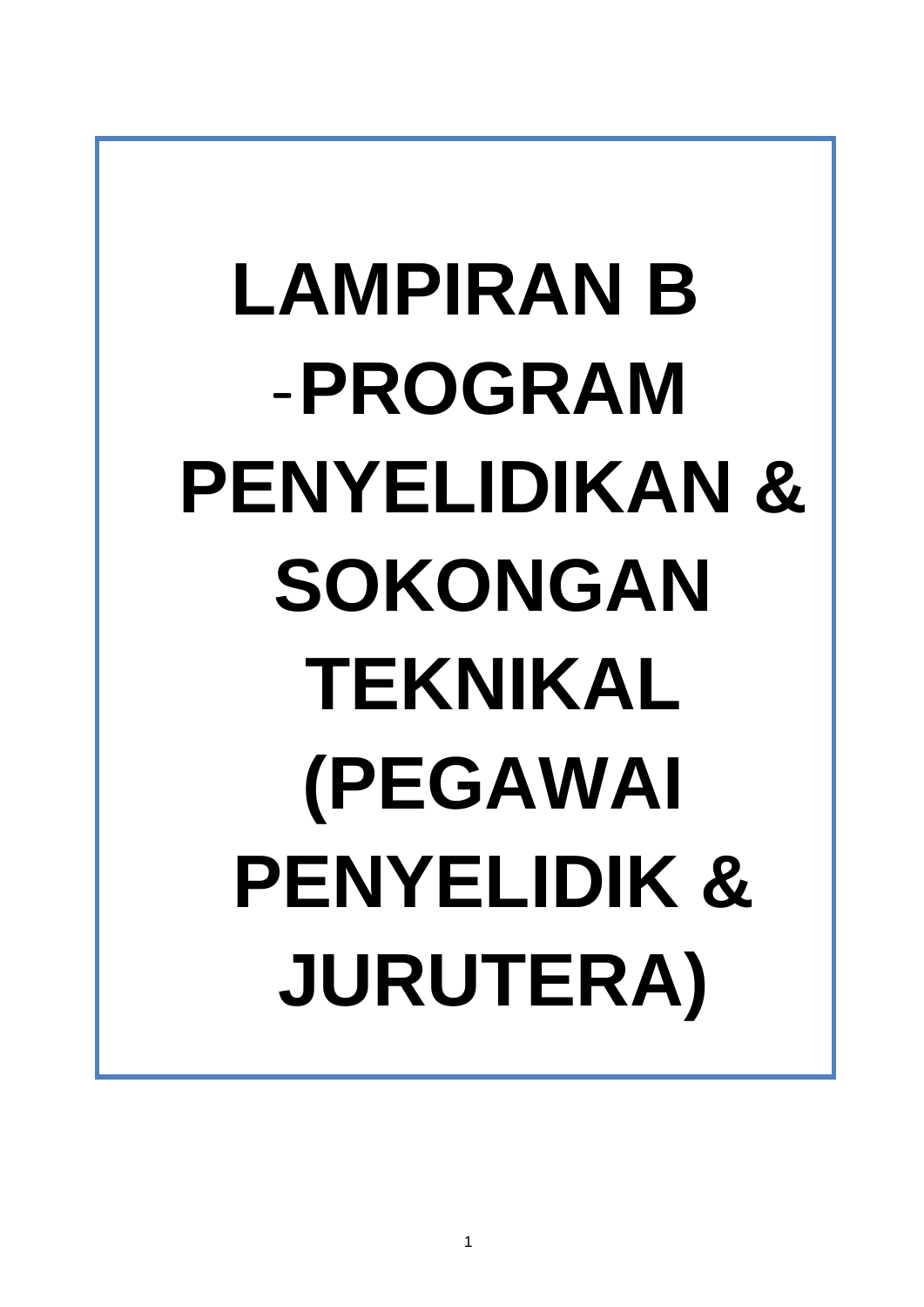# **A.SYARAT-SYARAT TAMBAHAN PROGRAM PENYELIDIKAN & SOKONGAN TEKNIKAL – PEGAWAI PENYELIDIK**

1. Setiap pegawai yang berjaya mengikuti kursus dengan tawaran CBBP dengan HLP / tanpa HLP perlulah ditempatkan semula ke program dan kembali berkhidmat di program P&ST.

# **B.SENARAI KETUA JABATAN PROGRAM PENYELIDIKAN & SOKONGAN TEKNIKAL – PEGAWAI PENYELIDIK**

| <b>TEMPAT BERTUGAS</b> | <b>KETUA JABATAN</b>                   |
|------------------------|----------------------------------------|
| <b>HOSPITAL</b>        | PENGARAH BAGI SETIAP INSTITUT/BAHAGIAN |
| <b>INSTITUSI</b>       |                                        |

# **C. DOKUMEN TAMBAHAN PROGRAM PENYELIDIKAN & SOKONGAN TEKNIKAL – PEGAWAI PENYELIDIK**

Mengisi maklumat yang diperlukan dan mengemukakan perkara berikut secara dalam talian di **shorturl.at/lDZ23**

- 1. Bagi permohonan dengan Mod Penyelidikan / *Mixed-Mode*, sertakan Kertas Cadangan Penyelidikan / disertasi pengajian **(panduan menulis seperti di Lampiran C di sistem eHLP);** dan
- 2. *Curriculum vitae* ringkas (maksimum 3 muka surat).

# **PERINGATAN**

- **TUAN / PUAN PERLU SCAN DOKUMEN TAMBAHAN YANG BERKAITAN DALAM BENTUK PDF UNTUK DIMUAT NAIK KE PAUTAN GOOGLE FORM YANG DINYATAKAN.**
- **PASTIKAN SEMUA DOKUMEN TAMBAHAN ADALAH LENGKAP DAN DIMUAT NAIK BAGI MENGELAKKAN PERMOHONAN DITOLAK.**

**SEKIAN, TERIMA KASIH.**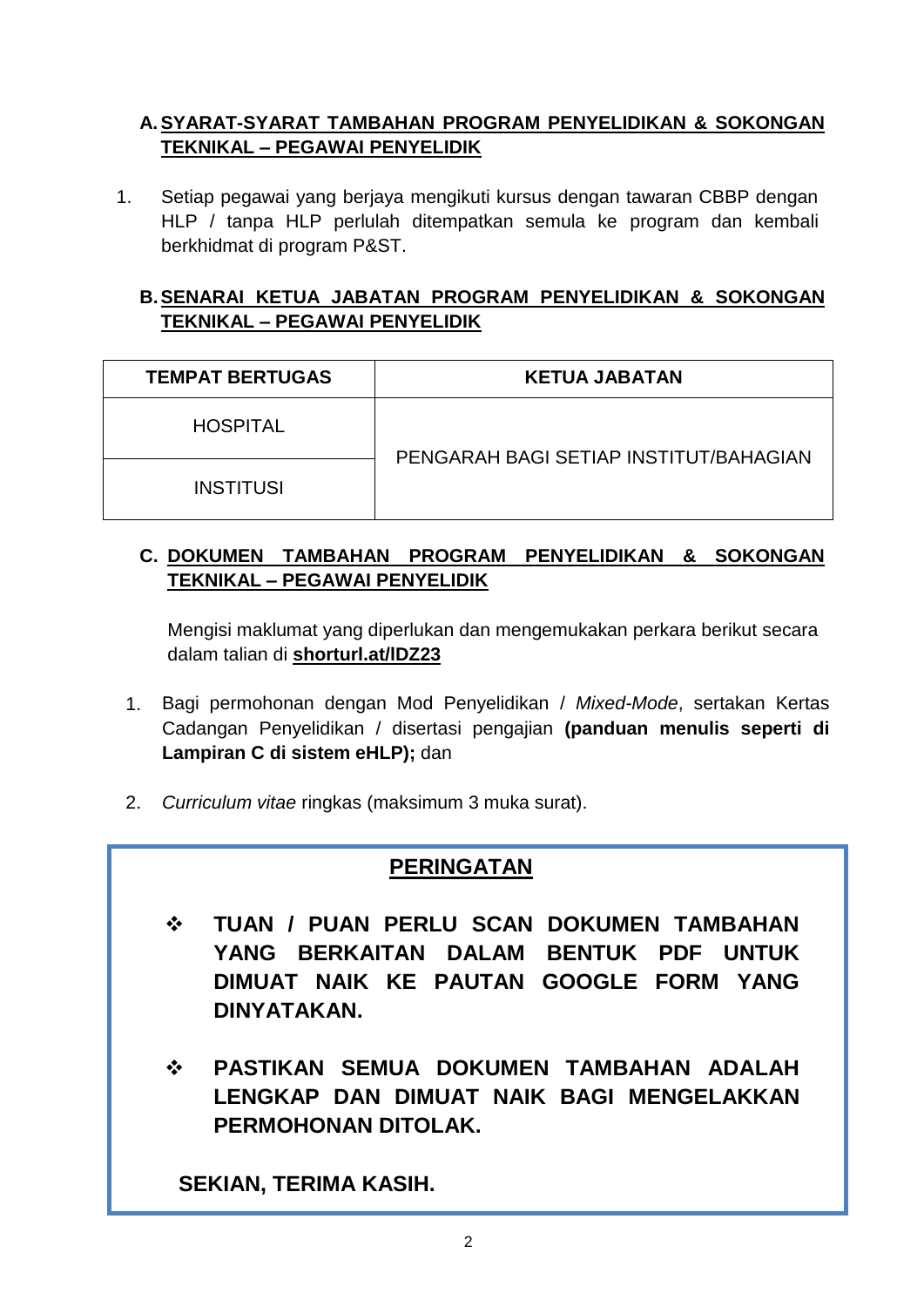|                | <b>PROGRAM SOKONGAN &amp; TEKNIKAL (PEGAWAI PENYELIDIK)</b> |                                                                                           |                  |                                       |               |  |  |  |
|----------------|-------------------------------------------------------------|-------------------------------------------------------------------------------------------|------------------|---------------------------------------|---------------|--|--|--|
| BIL            | <b>KAEDAH</b>                                               | <b>BIDANG</b>                                                                             | <b>PERINGKAT</b> | UNIVERSITI /<br><b>INSTITUSI</b>      | <b>LOKASI</b> |  |  |  |
| $\mathbf{1}$   | CBBP Dengan HLP/<br>Tanpa HLP                               | MSc in Community Empowerment                                                              | Sarjana          | <b>IPTA/ IPTS</b><br>(MQA Accredited) | Dalam Negara  |  |  |  |
| $\overline{2}$ | CBBP Dengan HLP/<br>Tanpa HLP                               | MSc in Risk Communication                                                                 | Sarjana          | <b>IPTA/IPTS</b><br>(MQA Accredited)  | Dalam Negara  |  |  |  |
| 3              | CBBP Dengan HLP/<br>Tanpa HLP                               | Master of Health Services Management                                                      | Sarjana          | <b>IPTA/ IPTS</b><br>(MQA Accredited) | Dalam Negara  |  |  |  |
| $\overline{4}$ | CBBP Dengan HLP/<br>Tanpa HLP                               | Master in Clinical Epidemiology                                                           | Sarjana          | <b>IPTA/ IPTS</b><br>(MQA Accredited) | Dalam Negara  |  |  |  |
| 5              | CBBP Dengan HLP/<br>Tanpa HLP                               | Master of Science in Health Informatics                                                   | Sarjana          | <b>IPTA/IPTS</b><br>(MQA Accredited)  | Dalam Negara  |  |  |  |
| 6              | CBBP Dengan HLP/<br>Tanpa HLP                               | Master of Science in Clinical Trials                                                      | Sarjana          | <b>IPTA/IPTS</b><br>(MQA Accredited)  | Dalam Negara  |  |  |  |
| $\overline{7}$ | CBBP Dengan HLP/<br>Tanpa HLP                               | Master in Environmental Technology<br>Management                                          | Sarjana          | <b>IPTA/IPTS</b><br>(MQA Accredited)  | Dalam Negara  |  |  |  |
| 8              | CBBP Dengan HLP/<br>Tanpa HLP                               | Master in Molecular Genetics                                                              | Sarjana          | <b>IPTA/ IPTS</b><br>(MQA Accredited) | Dalam Negara  |  |  |  |
| 9              | CBBP Dengan HLP/<br>Tanpa HLP                               | MSc (Chemical Instrumentation) / MSc<br>(Analytical Chemistry & Instrumental<br>Analysis) | Sarjana          | <b>IPTA/ IPTS</b><br>(MQA Accredited) | Dalam Negara  |  |  |  |
| 10             | CBBP Dengan HLP/<br>Tanpa HLP                               | Master of Science (Forensic Science)                                                      | Sarjana          | <b>IPTA/IPTS</b><br>(MQA Accredited)  | Dalam Negara  |  |  |  |
| 11             | CBBP Dengan HLP/<br>Tanpa HLP                               | Master of Archeology (Anthropology)                                                       | Sarjana          | <b>IPTA/IPTS</b><br>(MQA Accredited)  | Dalam Negara  |  |  |  |
| 12             | CBBP Dengan HLP/<br>Tanpa HLP                               | Master of Biology (Medical Entomology)                                                    | Sarjana          | <b>IPTA/IPTS</b><br>(MQA Accredited)  | Dalam Negara  |  |  |  |
| 13             | CBBP Dengan HLP/<br>Tanpa HLP                               | Master of Disaster Studies                                                                | Sarjana          | <b>IPTA/IPTS</b><br>(MQA Accredited)  | Dalam Negara  |  |  |  |
| 14             | CBBP Dengan HLP/<br>Tanpa HLP                               | Master of Histopathology (Forensic<br>Histopathology)                                     | Sarjana          | <b>IPTA/ IPTS</b><br>(MQA Accredited) | Dalam Negara  |  |  |  |
| 15             | CBBP Dengan HLP/<br>Tanpa HLP                               | Master in Medical Statistics (Mixed Mode/<br>Research)                                    | Sarjana          | IPTA/ IPTS<br>(MQA Accredited)        | Dalam Negara  |  |  |  |
| 16             | CBBP Dengan HLP/<br>Tanpa HLP                               | Master in Science (Community Health)                                                      | Sarjana          | <b>IPTA/ IPTS</b><br>(MQA Accredited) | Dalam Negara  |  |  |  |
| 17             | CBBP Dengan HLP/<br>Tanpa HLP                               | Master in Medical Sociology                                                               | Sarjana          | IPTA/ IPTS<br>(MQA Accredited)        | Dalam Negara  |  |  |  |
| 18             | CBBP Dengan HLP/<br>Tanpa HLP                               | Master in Medical Antropology                                                             | Sarjana          | <b>IPTA/IPTS</b><br>(MQA Accredited)  | Dalam Negara  |  |  |  |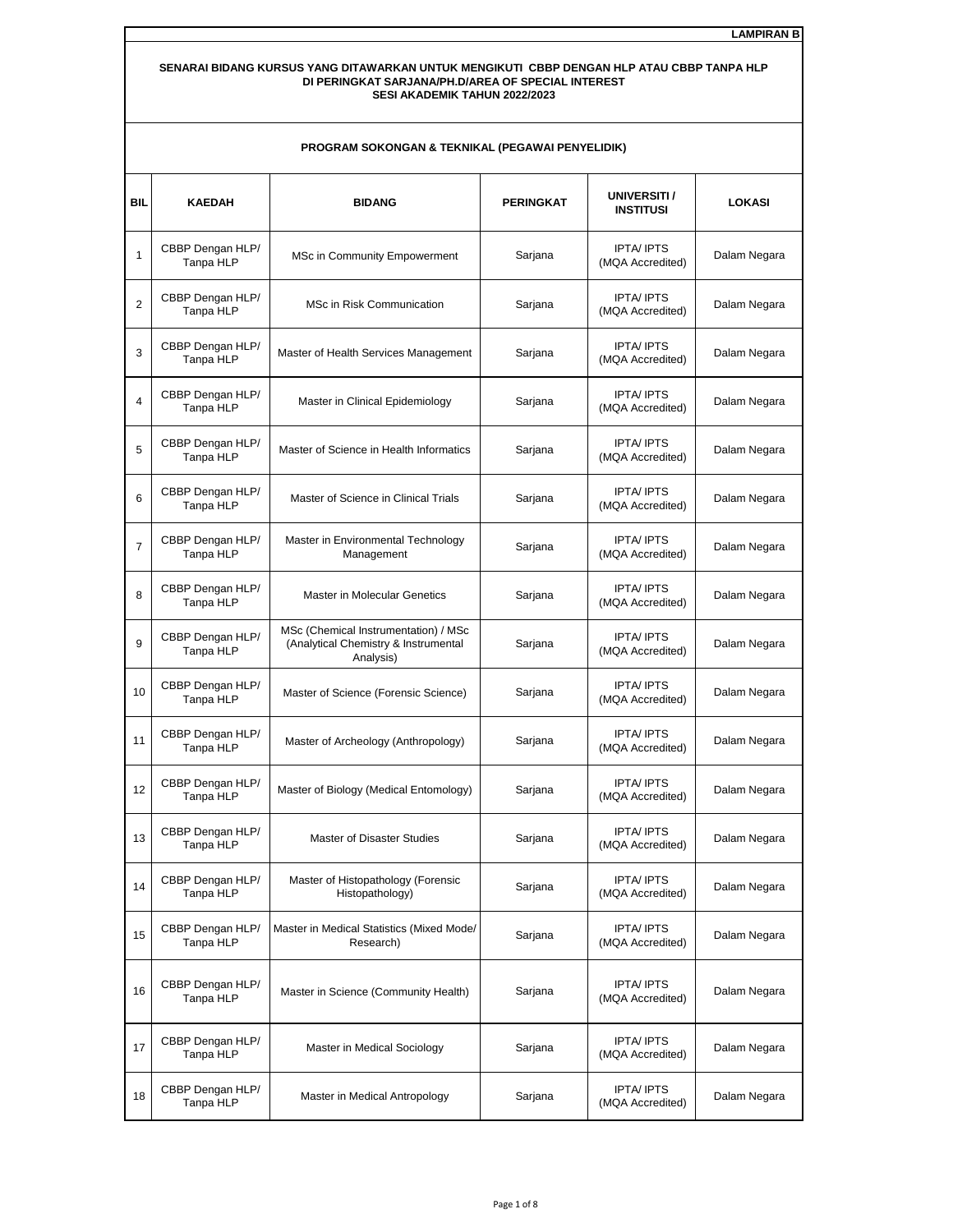|     | UGNAM SUNUNGAN & ILNNINAL (FLOAWAI FLN I LLIDIN) |                                                                          |                  |                                       |               |  |  |  |
|-----|--------------------------------------------------|--------------------------------------------------------------------------|------------------|---------------------------------------|---------------|--|--|--|
| BIL | <b>KAEDAH</b>                                    | <b>BIDANG</b>                                                            | <b>PERINGKAT</b> | UNIVERSITI /<br><b>INSTITUSI</b>      | <b>LOKASI</b> |  |  |  |
| 19  | CBBP Dengan HLP/<br>Tanpa HLP                    | Master in Health Economics/ Decision<br>Modelling/ Economic Evaluation   | Sarjana          | <b>IPTA/IPTS</b><br>(MQA Accredited)  | Dalam Negara  |  |  |  |
| 20  | CBBP Dengan HLP/<br>Tanpa HLP                    | Master in Global Health/ Health<br>Financing/ Health Policy & Management | Sarjana          | <b>IPTA/IPTS</b><br>(MQA Accredited)  | Dalam Negara  |  |  |  |
| 21  | CBBP Dengan HLP/<br>Tanpa HLP                    | Master in Bioinformatics                                                 | Sarjana          | <b>IPTA/IPTS</b><br>(MQA Accredited)  | Dalam Negara  |  |  |  |
| 22  | CBBP Dengan HLP/<br>Tanpa HLP                    | Master in Food Science                                                   | Sarjana          | <b>IPTA/IPTS</b><br>(MQA Accredited)  | Dalam Negara  |  |  |  |
| 23  | CBBP Dengan HLP/<br>Tanpa HLP                    | Master in Food Technology                                                | Sarjana          | <b>IPTA/IPTS</b><br>(MQA Accredited)  | Dalam Negara  |  |  |  |
| 24  | CBBP Dengan HLP/<br>Tanpa HLP                    | Master in Food Biotechnology                                             | Sarjana          | <b>IPTA/IPTS</b><br>(MQA Accredited)  | Dalam Negara  |  |  |  |
| 25  | CBBP Dengan HLP/<br>Tanpa HLP                    | Master in Food Chemistry                                                 | Sarjana          | <b>IPTA/IPTS</b><br>(MQA Accredited)  | Dalam Negara  |  |  |  |
| 26  | CBBP Dengan HLP/<br>Tanpa HLP                    | Master in Functional Food                                                | Sarjana          | <b>IPTA/IPTS</b><br>(MQA Accredited)  | Dalam Negara  |  |  |  |
| 27  | CBBP Dengan HLP/<br>Tanpa HLP                    | Master in Nutritional Science                                            | Sarjana          | <b>IPTA/IPTS</b><br>(MQA Accredited)  | Dalam Negara  |  |  |  |
| 28  | CBBP Dengan HLP/<br>Tanpa HLP                    | Master in Clinical Nutrition                                             | Sarjana          | <b>IPTA/IPTS</b><br>(MQA Accredited)  | Dalam Negara  |  |  |  |
| 29  | CBBP Dengan HLP/<br>Tanpa HLP                    | <b>Master in Community Nutrition</b>                                     | Sarjana          | <b>IPTA/IPTS</b><br>(MQA Accredited)  | Dalam Negara  |  |  |  |
| 30  | CBBP Dengan HLP/<br>Tanpa HLP                    | Master in Nutrition                                                      | Sarjana          | <b>IPTA/IPTS</b><br>(MQA Accredited)  | Dalam Negara  |  |  |  |
| 31  | CBBP Dengan HLP/<br>Tanpa HLP                    | Master in Metabolomics                                                   | Sarjana          | <b>IPTA/ IPTS</b><br>(MQA Accredited) | Dalam Negara  |  |  |  |
| 32  | CBBP Dengan HLP/<br>Tanpa HLP                    | Master in Lipidomics                                                     | Sarjana          | <b>IPTA/IPTS</b><br>(MQA Accredited)  | Dalam Negara  |  |  |  |
| 33  | CBBP Dengan HLP/<br>Tanpa HLP                    | Master in Veterinary Pathology                                           | Sarjana          | <b>IPTA/IPTS</b><br>(MQA Accredited)  | Dalam Negara  |  |  |  |
| 34  | CBBP Dengan HLP/<br>Tanpa HLP                    | Master in Public Health (MPH)                                            | Sarjana          | <b>IPTA/IPTS</b><br>(MQA Accredited)  | Dalam Negara  |  |  |  |
| 35  | CBBP Dengan HLP/<br>Tanpa HLP                    | Master of Science in Cytogenetics                                        | Sarjana          | <b>IPTA/IPTS</b><br>(MQA Accredited)  | Dalam Negara  |  |  |  |
| 36  | CBBP Dengan HLP/<br>Tanpa HLP                    | Master of Pathology (Genetics)                                           | Sarjana          | <b>IPTA/IPTS</b><br>(MQA Accredited)  | Dalam Negara  |  |  |  |
| 37  | CBBP Dengan HLP/<br>Tanpa HLP                    | Master of Health Science (Biomedical<br>Science)                         | Sarjana          | <b>IPTA/IPTS</b><br>(MQA Accredited)  | Dalam Negara  |  |  |  |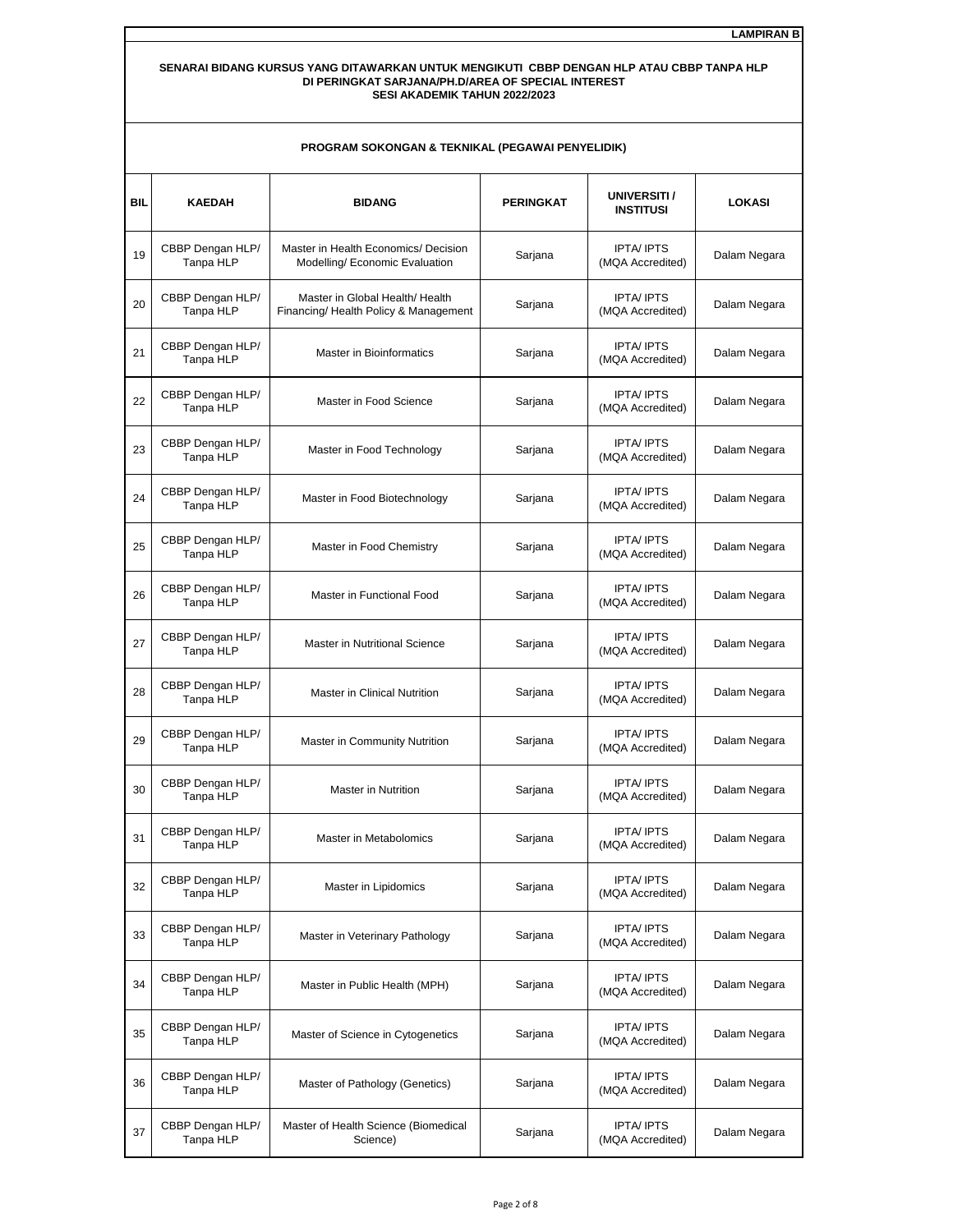|     | <b>PROGRAM SOKONGAN &amp; TEKNIKAL (PEGAWAI PENYELIDIK)</b> |                                                              |                  |                                       |               |  |  |
|-----|-------------------------------------------------------------|--------------------------------------------------------------|------------------|---------------------------------------|---------------|--|--|
| BIL | <b>KAEDAH</b>                                               | <b>BIDANG</b>                                                | <b>PERINGKAT</b> | UNIVERSITI /<br><b>INSTITUSI</b>      | <b>LOKASI</b> |  |  |
| 38  | CBBP Dengan HLP/<br>Tanpa HLP                               | Master of Science (Molecular Medicine)                       | Sarjana          | <b>IPTA/IPTS</b><br>(MQA Accredited)  | Dalam Negara  |  |  |
| 39  | CBBP Dengan HLP/<br>Tanpa HLP                               | Master in Pathology (Chemical Pathology)                     | Sarjana          | <b>IPTA/ IPTS</b><br>(MQA Accredited) | Dalam Negara  |  |  |
| 40  | CBBP Dengan HLP/<br>Tanpa HLP                               | Master in Pathology (Histopathology)                         | Sarjana          | <b>IPTA/IPTS</b><br>(MQA Accredited)  | Dalam Negara  |  |  |
| 41  | CBBP Dengan HLP/<br>Tanpa HLP                               | Master in Health Informatics                                 | Sarjana          | <b>IPTA/IPTS</b><br>(MQA Accredited)  | Dalam Negara  |  |  |
| 42  | CBBP Tanpa HLP                                              | Master in Science (Reproductive &<br>Sexual Health research) | Sarjana          | <b>IPTA/ IPTS</b><br>(MQA Accredited) | Dalam Negara  |  |  |
| 43  | CBBP Tanpa HLP                                              | Master of Science (Adolescent Health &<br>Wellbeing)         | Sarjana          | <b>IPTA/IPTS</b><br>(MQA Accredited)  | Dalam Negara  |  |  |
| 44  | CBBP Dengan HLP/<br>Tanpa HLP                               | Master in Epidemiology & Biostatistics/<br>Data Analytics    | Sarjana          | <b>IPTA/IPTS</b><br>(MQA Accredited)  | Dalam Negara  |  |  |
| 45  | CBBP Dengan HLP/<br>Tanpa HLP                               | Master in Science (Environmental<br>Toxicology)              | Sarjana          | <b>IPTA/IPTS</b><br>(MQA Accredited)  | Dalam Negara  |  |  |
| 46  | CBBP Dengan HLP/<br>Tanpa HLP                               | Master of Science (Geographical<br>Information Science)      | Sarjana          | <b>IPTA/ IPTS</b><br>(MQA Accredited) | Dalam Negara  |  |  |
| 47  | CBBP Dengan HLP/<br>Tanpa HLP                               | Master in Entomology (Medical & Public<br>Health Entomology) | Sarjana          | <b>IPTA/IPTS</b><br>(MQA Accredited)  | Dalam Negara  |  |  |
| 48  | CBBP Dengan HLP/<br>Tanpa HLP                               | Master in Science Microbiology                               | Sarjana          | <b>IPTA/IPTS</b><br>(MQA Accredited)  | Dalam Negara  |  |  |
| 49  | CBBP Dengan HLP/<br>Tanpa HLP                               | Master in Clinical Pharmacology                              | Sarjana          | <b>IPTA/ IPTS</b><br>(MQA Accredited) | Dalam Negara  |  |  |
| 50  | CBBP Dengan HLP/<br>Tanpa HLP                               | Msc in Medical Immunology                                    | Sarjana          | <b>IPTA/IPTS</b><br>(MQA Accredited)  | Dalam Negara  |  |  |
| 51  | CBBP Dengan HLP/<br>Tanpa HLP                               | Msc in Immunobiology                                         | Sarjana          | <b>IPTA/IPTS</b><br>(MQA Accredited)  | Dalam Negara  |  |  |
| 52  | CBBP Dengan HLP/<br>Tanpa HLP                               | Msc In Clinical Immunology                                   | Sarjana          | <b>IPTA/IPTS</b><br>(MQA Accredited)  | Dalam Negara  |  |  |
| 53  | CBBP Dengan HLP/<br>Tanpa HLP                               | Msc Immunology                                               | Sarjana          | <b>IPTA/IPTS</b><br>(MQA Accredited)  | Dalam Negara  |  |  |
| 54  | CBBP Dengan HLP/<br>Tanpa HLP                               | Master of Clinical Trial                                     | Sarjana          | <b>IPTA/IPTS</b><br>(MQA Accredited)  | Dalam Negara  |  |  |
| 55  | CBBP Dengan HLP/<br>Tanpa HLP                               | MSc Statistics/ Applied Statistics/<br><b>Biostatistics</b>  | Sarjana          | <b>IPTA/IPTS</b><br>(MQA Accredited)  | Dalam Negara  |  |  |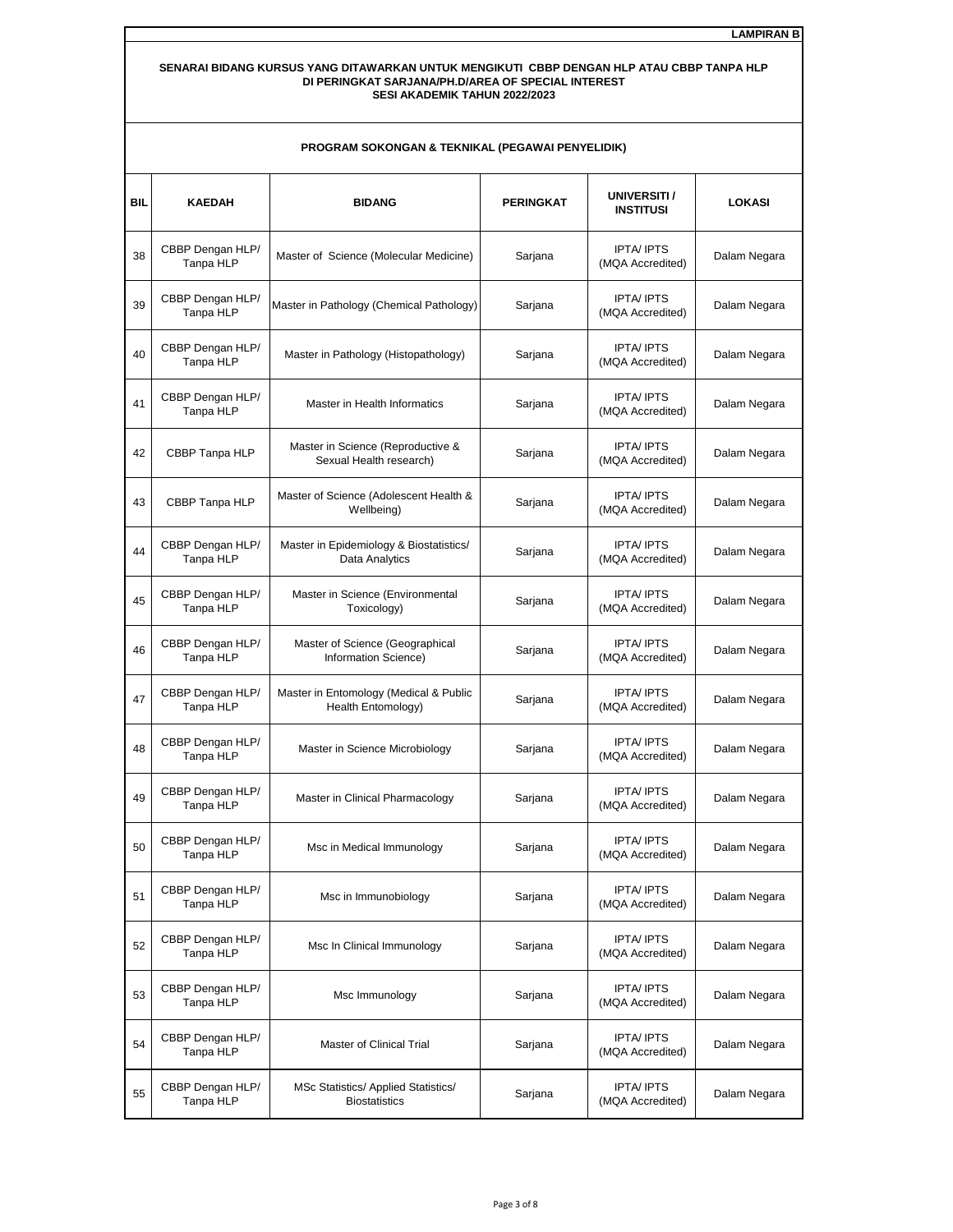|     | <b>PROGRAM SOKONGAN &amp; TEKNIKAL (PEGAWAI PENYELIDIK)</b> |                                                                                                                                   |                  |                                       |               |  |  |
|-----|-------------------------------------------------------------|-----------------------------------------------------------------------------------------------------------------------------------|------------------|---------------------------------------|---------------|--|--|
| BIL | <b>KAEDAH</b>                                               | <b>BIDANG</b>                                                                                                                     | <b>PERINGKAT</b> | UNIVERSITI /<br><b>INSTITUSI</b>      | <b>LOKASI</b> |  |  |
| 56  | CBBP Dengan HLP/<br>Tanpa HLP                               | MSc Genetic/ Molecular Biology                                                                                                    | Sarjana          | <b>IPTA/IPTS</b><br>(MQA Accredited)  | Dalam Negara  |  |  |
| 57  | CBBP Dengan HLP/<br>Tanpa HLP                               | <b>MSc Human and Molecular Genetics</b>                                                                                           | Sarjana          | <b>IPTA/IPTS</b><br>(MQA Accredited)  | Dalam Negara  |  |  |
| 58  | CBBP Dengan HLP/<br>Tanpa HLP                               | <b>MSc Bioinformatics/ Applied</b><br>Bioinformatics/ Computational Genomics                                                      | Sarjana          | <b>IPTA/ IPTS</b><br>(MQA Accredited) | Dalam Negara  |  |  |
| 59  | CBBP Dengan HLP/<br>Tanpa HLP                               | MSc Data Science / Data Analytics/<br>Digital Health/ Artificial Intelligence                                                     | Sarjana          | <b>IPTA/IPTS</b><br>(MQA Accredited)  | Dalam Negara  |  |  |
| 60  | CBBP Dengan HLP/<br>Tanpa HLP                               | <b>MSc Epidemiology</b>                                                                                                           | Sarjana          | <b>IPTA/IPTS</b><br>(MQA Accredited)  | Dalam Negara  |  |  |
| 61  | CBBP Dengan HLP/<br>Tanpa HLP                               | MSc Healthcare Biotechnology                                                                                                      | Sarjana          | <b>IPTA/IPTS</b><br>(MQA Accredited)  | Dalam Negara  |  |  |
| 62  | CBBP Dengan HLP/<br>Tanpa HLP                               | MSc Pharmacoepidemiology/<br>Pharmaceutical Analysis/<br>Pharmacometrics                                                          | Sarjana          | <b>IPTA/IPTS</b><br>(MQA Accredited)  | Dalam Negara  |  |  |
| 63  | CBBP Dengan HLP/<br>Tanpa HLP                               | MSc Health Technology Assesment                                                                                                   | Sarjana          | <b>IPTA/IPTS</b><br>(MQA Accredited)  | Dalam Negara  |  |  |
| 64  | CBBP Dengan HLP/<br>Tanpa HLP                               | MSc Social Pharmacy/ Administrative<br>Pharmacy/ Clinical Pharmacy                                                                | Sarjana          | <b>IPTA/ IPTS</b><br>(MQA Accredited) | Dalam Negara  |  |  |
| 65  | CBBP Dengan HLP/<br>Tanpa HLP                               | DrPH/Ph.D in Public Health                                                                                                        | DrPH/Ph.D        | <b>IPTA/ IPTS</b><br>(MQA Accredited) | Dalam Negara  |  |  |
| 66  | CBBP Dengan HLP/<br>Tanpa HLP                               | Ph.D in Project Management                                                                                                        | Ph.D             | <b>IPTA/IPTS</b><br>(MQA Accredited)  | Dalam Negara  |  |  |
| 67  | CBBP Dengan HLP/<br>Tanpa HLP                               | Ph.D in Medical/Health Physics<br>(Radiology / Radiotherapy / Nuclear<br>Medicine / Radiation Safety / Non Ionising<br>Radiation) | Ph.D             | <b>IPTA/ IPTS</b><br>(MQA Accredited) | Dalam Negara  |  |  |
| 68  | CBBP Dengan HLP/<br>Tanpa HLP                               | Ph.D in Medical Physics<br>(Radiotherapy/Radiology / Nuclear<br>Medicine)                                                         | Ph.D             | <b>IPTA/IPTS</b><br>(MQA Accredited)  | Dalam Negara  |  |  |
| 69  | CBBP Dengan HLP/<br>Tanpa HLP                               | Ph.D in Environmental Health Sciences                                                                                             | Ph.D             | <b>IPTA/IPTS</b><br>(MQA Accredited)  | Dalam Negara  |  |  |
| 70  | CBBP Dengan HLP/<br>Tanpa HLP                               | Management Research MPhil/Ph.D / Ph.D<br>in Management                                                                            | Ph.D             | <b>IPTA/IPTS</b><br>(MQA Accredited)  | Dalam Negara  |  |  |
| 71  | CBBP Dengan HLP/<br>Tanpa HLP                               | Ph.D in Environmental Epidemiology                                                                                                | Ph.D             | IPTA/ IPTS<br>(MQA Accredited)        | Dalam Negara  |  |  |
| 72  | CBBP Dengan HLP/<br>Tanpa HLP                               | Ph.D in Environmental Science<br>(Research-Based)                                                                                 | Ph.D             | <b>IPTA/IPTS</b><br>(MQA Accredited)  | Dalam Negara  |  |  |
| 73  | CBBP Dengan HLP/<br>Tanpa HLP                               | Ph.D in Environmental Health                                                                                                      | Ph.D             | <b>IPTA/IPTS</b><br>(MQA Accredited)  | Dalam Negara  |  |  |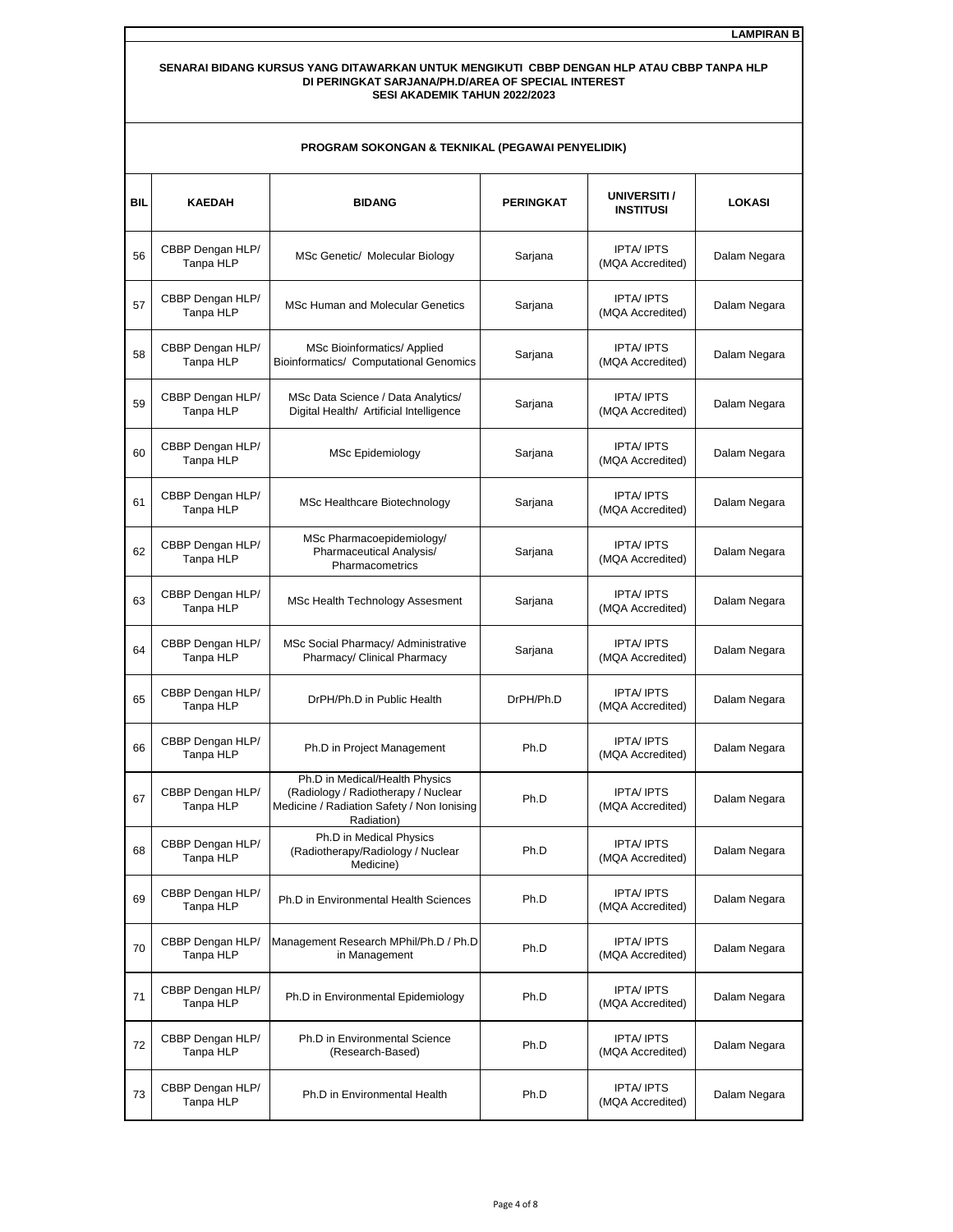| <b>BIL</b> | <b>KAEDAH</b>                 | <b>BIDANG</b>                                                                                                                                | <b>PERINGKAT</b> | UNIVERSITI /<br><b>INSTITUSI</b>      | <b>LOKASI</b> |  |  |  |
|------------|-------------------------------|----------------------------------------------------------------------------------------------------------------------------------------------|------------------|---------------------------------------|---------------|--|--|--|
| 74         | CBBP Dengan HLP/<br>Tanpa HLP | Ph.D in Medical Virology                                                                                                                     | Ph.D             | <b>IPTA/IPTS</b><br>(MQA Accredited)  | Dalam Negara  |  |  |  |
| 75         | CBBP Dengan HLP/<br>Tanpa HLP | <b>Ph.D in Molecular Genetics</b>                                                                                                            | Ph.D             | <b>IPTA/IPTS</b><br>(MQA Accredited)  | Dalam Negara  |  |  |  |
| 76         | CBBP Dengan HLP/<br>Tanpa HLP | Ph.D in Cellular Immunology                                                                                                                  | Ph.D             | <b>IPTA/IPTS</b><br>(MQA Accredited)  | Dalam Negara  |  |  |  |
| 77         | CBBP Dengan HLP/<br>Tanpa HLP | Ph.D in Transplant Immunology                                                                                                                | Ph.D             | <b>IPTA/IPTS</b><br>(MQA Accredited)  | Dalam Negara  |  |  |  |
| 78         | CBBP Dengan HLP/<br>Tanpa HLP | Ph.D in Medical Entomology/Vector<br>Biology                                                                                                 | Ph.D             | <b>IPTA/IPTS</b><br>(MQA Accredited)  | Dalam Negara  |  |  |  |
| 79         | CBBP Dengan HLP/<br>Tanpa HLP | Ph.D in Immunomodulatory activity of<br>drugs: effect & impact of drugs on<br>immune system of individuals with<br>disease                   | Ph.D             | <b>IPTA/IPTS</b><br>(MQA Accredited)  | Dalam Negara  |  |  |  |
| 80         | CBBP Dengan HLP/<br>Tanpa HLP | Ph.D: Mechanism of Regulation and<br>Action Of Skin Tissue Regeneration                                                                      | Ph.D             | <b>IPTA/IPTS</b><br>(MQA Accredited)  | Dalam Negara  |  |  |  |
| 81         | CBBP Dengan HLP/<br>Tanpa HLP | Ph.D in Pharmacogenetics                                                                                                                     | Ph.D             | <b>IPTA/IPTS</b><br>(MQA Accredited)  | Dalam Negara  |  |  |  |
| 82         | CBBP Dengan HLP/<br>Tanpa HLP | Ph.D in Drug Discovery in anti viral<br>(model) : Celluar and Molecular approches<br>to understanding the mechanism of action<br>of the drug | Ph.D             | <b>IPTA/IPTS</b><br>(MQA Accredited)  | Dalam Negara  |  |  |  |
| 83         | CBBP Dengan HLP/<br>Tanpa HLP | Ph.D in Cellular and molecular toxicology                                                                                                    | Ph.D             | <b>IPTA/IPTS</b><br>(MQA Accredited)  | Dalam Negara  |  |  |  |
| 84         | CBBP Dengan HLP/<br>Tanpa HLP | Ph.D Biokimia Genetik/IEM (Genetik<br>Farmakologi)                                                                                           | Ph.D             | <b>IPTA/IPTS</b><br>(MQA Accredited)  | Dalam Negara  |  |  |  |
| 85         | CBBP Dengan HLP/<br>Tanpa HLP | Ph.D Biokimia Genetik /IEM (Paediatric<br>Neurotransmitter)                                                                                  | Ph.D             | <b>IPTA/IPTS</b><br>(MQA Accredited)  | Dalam Negara  |  |  |  |
| 86         | CBBP Dengan HLP/<br>Tanpa HLP | Ph.D Sel Stem/Sel Stem Kanser                                                                                                                | Ph.D             | <b>IPTA/IPTS</b><br>(MQA Accredited)  | Dalam Negara  |  |  |  |
| 87         | CBBP Dengan HLP/<br>Tanpa HLP | Ph.D Kanser Genetik Molekular                                                                                                                | Ph.D             | <b>IPTA/ IPTS</b><br>(MQA Accredited) | Dalam Negara  |  |  |  |
| 88         | CBBP Dengan HLP/<br>Tanpa HLP | Ph.D in Bioprocessing in Regenerative<br>Medicine                                                                                            | Ph.D             | <b>IPTA/IPTS</b><br>(MQA Accredited)  | Dalam Negara  |  |  |  |
| 89         | CBBP Dengan HLP/<br>Tanpa HLP | Ph.D in Medical Sociology                                                                                                                    | Ph.D             | <b>IPTA/IPTS</b><br>(MQA Accredited)  | Dalam Negara  |  |  |  |
| 90         | CBBP Dengan HLP/<br>Tanpa HLP | Ph.D in Medical Antropology                                                                                                                  | Ph.D             | <b>IPTA/ IPTS</b><br>(MQA Accredited) | Dalam Negara  |  |  |  |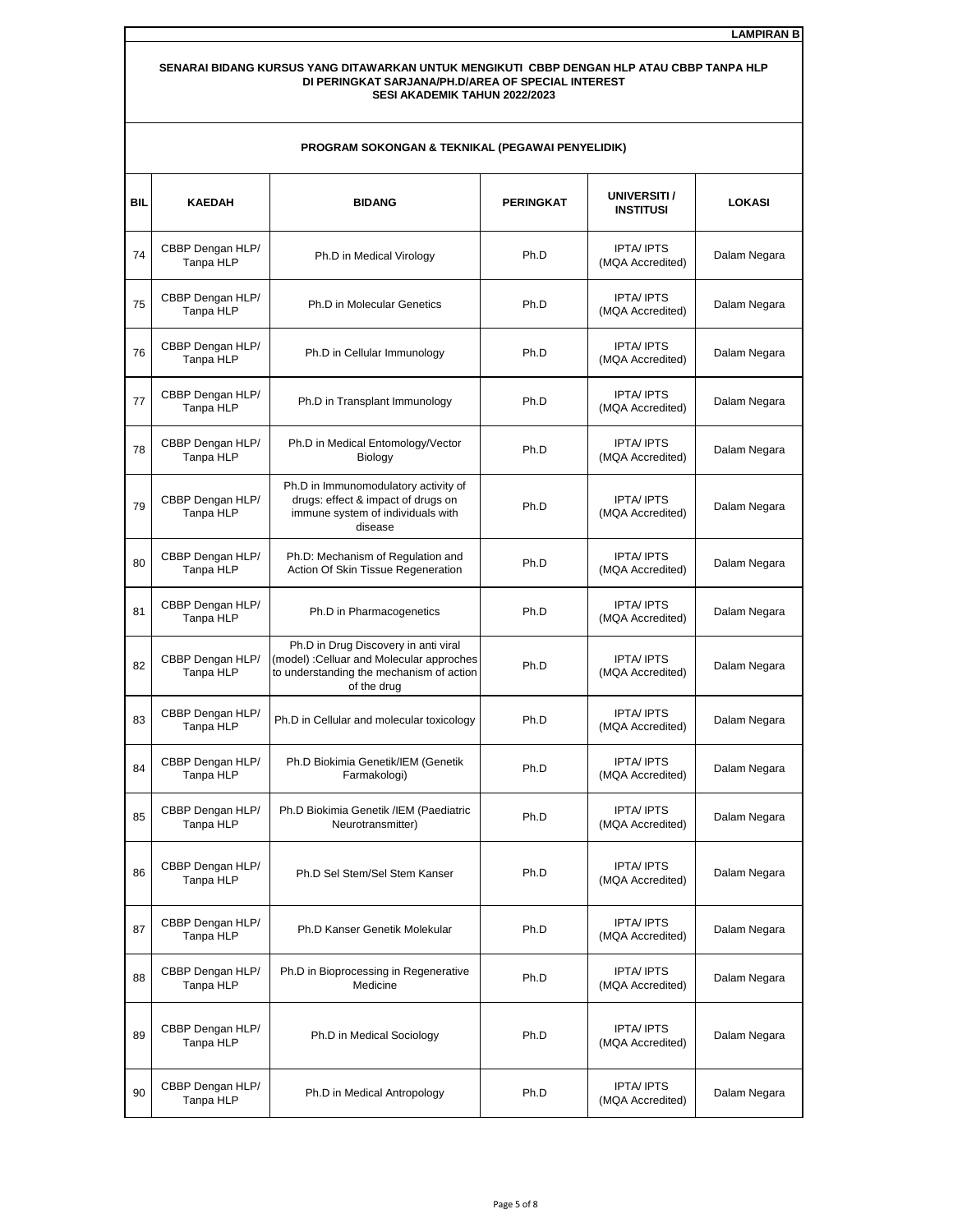|     | UGRAIN SURUNGAN & IERNIRAL (FEGAWAI FENTELIDIR) |                                                                        |                  |                                         |               |  |  |  |
|-----|-------------------------------------------------|------------------------------------------------------------------------|------------------|-----------------------------------------|---------------|--|--|--|
| BIL | <b>KAEDAH</b>                                   | <b>BIDANG</b>                                                          | <b>PERINGKAT</b> | <b>UNIVERSITI /</b><br><b>INSTITUSI</b> | <b>LOKASI</b> |  |  |  |
| 91  | CBBP Dengan HLP/<br>Tanpa HLP                   | Ph. D in Health Economics/ Decision<br>Modelling/ Economic Evaluation  | Ph.D             | <b>IPTA/IPTS</b><br>(MQA Accredited)    | Dalam Negara  |  |  |  |
| 92  | CBBP Dengan HLP/<br>Tanpa HLP                   | Ph.D in Global Health/ Health Financing/<br>Health Policy & Management | Ph.D             | <b>IPTA/IPTS</b><br>(MQA Accredited)    | Dalam Negara  |  |  |  |
| 93  | CBBP Dengan HLP/<br>Tanpa HLP                   | Ph.D in Bioinformatics                                                 | Ph.D             | <b>IPTA/IPTS</b><br>(MQA Accredited)    | Dalam Negara  |  |  |  |
| 94  | CBBP Dengan HLP/<br>Tanpa HLP                   | Ph.D Food Science                                                      | Ph.D             | <b>IPTA/ IPTS</b><br>(MQA Accredited)   | Dalam Negara  |  |  |  |
| 95  | CBBP Dengan HLP/<br>Tanpa HLP                   | Ph.D Food Technology                                                   | Ph.D             | <b>IPTA/IPTS</b><br>(MQA Accredited)    | Dalam Negara  |  |  |  |
| 96  | CBBP Dengan HLP/<br>Tanpa HLP                   | Ph.D Food Biotechnology                                                | Ph.D             | <b>IPTA/IPTS</b><br>(MQA Accredited)    | Dalam Negara  |  |  |  |
| 97  | CBBP Dengan HLP/<br>Tanpa HLP                   | Ph.D Food Chemistry                                                    | Ph.D             | <b>IPTA/IPTS</b><br>(MQA Accredited)    | Dalam Negara  |  |  |  |
| 98  | CBBP Dengan HLP/<br>Tanpa HLP                   | Ph.D Functional Food                                                   | Ph.D             | <b>IPTA/IPTS</b><br>(MQA Accredited)    | Dalam Negara  |  |  |  |
| 99  | CBBP Dengan HLP/<br>Tanpa HLP                   | <b>Ph.D Nutritional Science</b>                                        | Ph.D             | <b>IPTA/ IPTS</b><br>(MQA Accredited)   | Dalam Negara  |  |  |  |
| 100 | CBBP Dengan HLP/<br>Tanpa HLP                   | <b>Ph.D Clinical Nutrition</b>                                         | Ph.D             | <b>IPTA/ IPTS</b><br>(MQA Accredited)   | Dalam Negara  |  |  |  |
| 101 | CBBP Dengan HLP/<br>Tanpa HLP                   | <b>Ph.D Community Nutrition</b>                                        | Ph.D             | <b>IPTA/IPTS</b><br>(MQA Accredited)    | Dalam Negara  |  |  |  |
| 102 | CBBP Dengan HLP/<br>Tanpa HLP                   | <b>Ph.D Nutrition</b>                                                  | Ph.D             | <b>IPTA/IPTS</b><br>(MQA Accredited)    | Dalam Negara  |  |  |  |
| 103 | CBBP Dengan HLP/<br>Tanpa HLP                   | Ph.D Metabolomics                                                      | Ph.D             | <b>IPTA/ IPTS</b><br>(MQA Accredited)   | Dalam Negara  |  |  |  |
| 104 | CBBP Dengan HLP/<br>Tanpa HLP                   | Ph.D Lipidomics                                                        | Ph.D             | <b>IPTA/IPTS</b><br>(MQA Accredited)    | Dalam Negara  |  |  |  |
| 105 | CBBP Dengan HLP/<br>Tanpa HLP                   | Ph.D Nutritional Biochemistry                                          | Ph.D             | <b>IPTA/IPTS</b><br>(MQA Accredited)    | Dalam Negara  |  |  |  |
| 106 | CBBP Tanpa HLP                                  | Ph.D in Computational Chemistry                                        | Ph.D             | Terbuka                                 | Luar Negara   |  |  |  |
| 107 | CBBP Dengan HLP/<br>Tanpa HLP                   | Ph.D in Drug Discovery Biology                                         | Ph.D             | IPTA/ IPTS<br>(MQA Accredited)          | Dalam Negara  |  |  |  |
| 108 | CBBP Dengan HLP/<br>Tanpa HLP                   | Ph.D in Bioinformatics (Molecular<br>Modeling)                         | Ph.D             | <b>IPTA/IPTS</b><br>(MQA Accredited)    | Dalam Negara  |  |  |  |
| 109 | CBBP Dengan HLP/<br>Tanpa HLP                   | Ph.D (Immunology)                                                      | Ph.D             | IPTA/ IPTS<br>(MQA Accredited)          | Dalam Negara  |  |  |  |

# **PROGRAM SOKONGAN & TEKNIKAL (PEGAWAI PENYELIDIK)**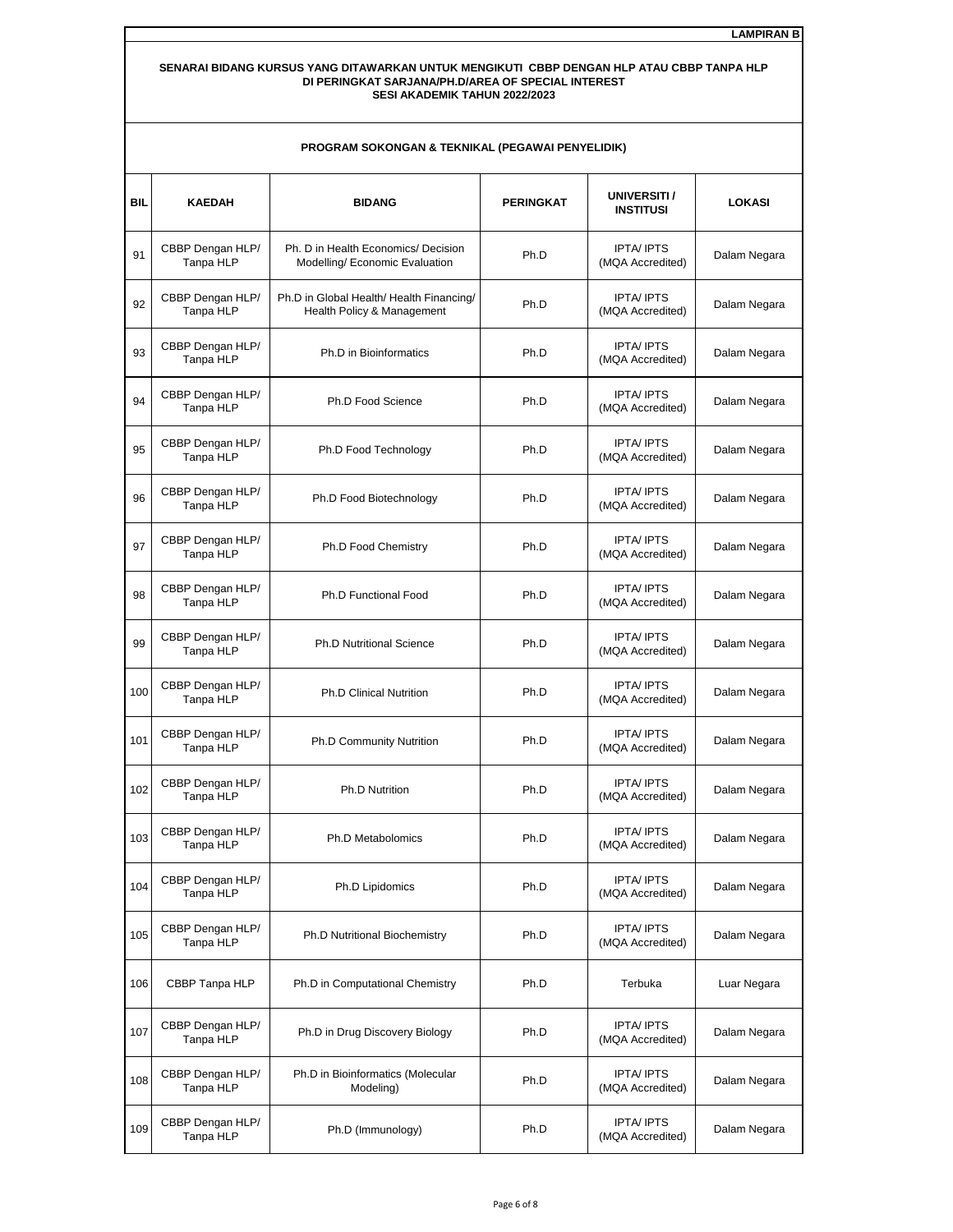|            | PROGRAM SONONGAN & IENNINAL (PEGAWAI PENTELIDIN) |                                                                                                                |                  |                                       |               |  |  |  |
|------------|--------------------------------------------------|----------------------------------------------------------------------------------------------------------------|------------------|---------------------------------------|---------------|--|--|--|
| <b>BIL</b> | <b>KAEDAH</b>                                    | <b>BIDANG</b>                                                                                                  | <b>PERINGKAT</b> | UNIVERSITI /<br><b>INSTITUSI</b>      | <b>LOKASI</b> |  |  |  |
| 110        | CBBP Dengan HLP/<br>Tanpa HLP                    | Ph.D Biokimia Genetik /IEM (Paediatric<br>Neurotransmitter)                                                    | Ph.D             | <b>IPTA/IPTS</b><br>(MQA Accredited)  | Dalam Negara  |  |  |  |
| 111        | CBBP Dengan HLP/<br>Tanpa HLP                    | Ph.D Biokimia Genetik/IEM (Genetik<br>Farmakologi)                                                             | Ph.D             | <b>IPTA/IPTS</b><br>(MQA Accredited)  | Dalam Negara  |  |  |  |
| 112        | CBBP Dengan HLP/<br>Tanpa HLP                    | Dr in Pathology (Chemical Pathology)                                                                           | Ph.D             | <b>IPTA/ IPTS</b><br>(MQA Accredited) | Dalam Negara  |  |  |  |
| 113        | CBBP Dengan HLP/<br>Tanpa HLP                    | Ph.D Biokimia Genetik/IEM (Cellular and<br>molecular of myopathies associated with<br>Mitochondrial disorders) | Ph.D             | <b>IPTA/IPTS</b><br>(MQA Accredited)  | Dalam Negara  |  |  |  |
| 114        | CBBP Dengan HLP/<br>Tanpa HLP                    | Ph.D in Epidemiology & Biostatistics/Data<br>Analytics                                                         | Ph.D             | <b>IPTA/ IPTS</b><br>(MQA Accredited) | Dalam Negara  |  |  |  |
| 115        | CBBP Dengan HLP/<br>Tanpa HLP                    | Ph.D of Science (Geographical<br>Information Science)                                                          | Ph.D             | <b>IPTA/IPTS</b><br>(MQA Accredited)  | Dalam Negara  |  |  |  |
| 116        | CBBP Dengan HLP/<br>Tanpa HLP                    | Ph.D in Entomology (Medical & Public<br>Health Entomology)                                                     | Ph.D             | <b>IPTA/IPTS</b><br>(MQA Accredited)  | Dalam Negara  |  |  |  |
| 117        | CBBP Dengan HLP/<br>Tanpa HLP                    | Ph.D in Science Microbiology                                                                                   | Ph.D             | <b>IPTA/ IPTS</b><br>(MQA Accredited) | Dalam Negara  |  |  |  |
| 118        | CBBP Dengan HLP/<br>Tanpa HLP                    | Ph.D in Clinical Pharmacology                                                                                  | Ph.D             | <b>IPTA/ IPTS</b><br>(MQA Accredited) | Dalam Negara  |  |  |  |
| 119        | CBBP Dengan HLP/<br>Tanpa HLP                    | Ph.D in Clinical Epidemiology                                                                                  | Ph.D             | <b>IPTA/ IPTS</b><br>(MQA Accredited) | Dalam Negara  |  |  |  |
| 120        | CBBP Dengan HLP/<br>Tanpa HLP                    | Ph.D in Medical Science (Immunology)                                                                           | Ph.D             | <b>IPTA/IPTS</b><br>(MQA Accredited)  | Dalam Negara  |  |  |  |
| 121        | CBBP Dengan HLP/<br>Tanpa HLP                    | Ph.D in Clinical Trial                                                                                         | Ph.D             | <b>IPTA/IPTS</b><br>(MQA Accredited)  | Dalam Negara  |  |  |  |
| 122        | CBBP Dengan HLP/<br>Tanpa HLP                    | Ph.D in Bioethics & Health Policy                                                                              | Ph.D             | <b>IPTA/IPTS</b><br>(MQA Accredited)  | Dalam Negara  |  |  |  |
| 123        | CBBP Dengan HLP/<br>Tanpa HLP                    | Ph.D in Medical Ethics/Bioethics                                                                               | Ph.D             | IPTA/ IPTS<br>(MQA Accredited)        | Dalam Negara  |  |  |  |
| 124        | CBBP Dengan HLP/<br>Tanpa HLP                    | Ph.D Statistics/ Applied Statistics/<br><b>Biostatistics</b>                                                   | Ph.D             | <b>IPTA/ IPTS</b><br>(MQA Accredited) | Dalam Negara  |  |  |  |
| 125        | CBBP Dengan HLP/<br>Tanpa HLP                    | Ph.D Genetic/ Molecular Biology                                                                                | Ph.D             | <b>IPTA/ IPTS</b><br>(MQA Accredited) | Dalam Negara  |  |  |  |
| 126        | CBBP Dengan HLP/<br>Tanpa HLP                    | Ph.D Human and Molecular Genetics                                                                              | Ph.D             | <b>IPTA/ IPTS</b><br>(MQA Accredited) | Dalam Negara  |  |  |  |
| 127        | CBBP Dengan HLP/<br>Tanpa HLP                    | Ph.D Bioinformatics/ Applied<br>Bioinformatics/ Computational Genomics                                         | Ph.D             | <b>IPTA/IPTS</b><br>(MQA Accredited)  | Dalam Negara  |  |  |  |
| 128        | CBBP Dengan HLP/<br>Tanpa HLP                    | Ph.D Data Science / Data Analytics/<br>Digital Health/ Artificial Intelligence                                 | Ph.D             | IPTA/ IPTS<br>(MQA Accredited)        | Dalam Negara  |  |  |  |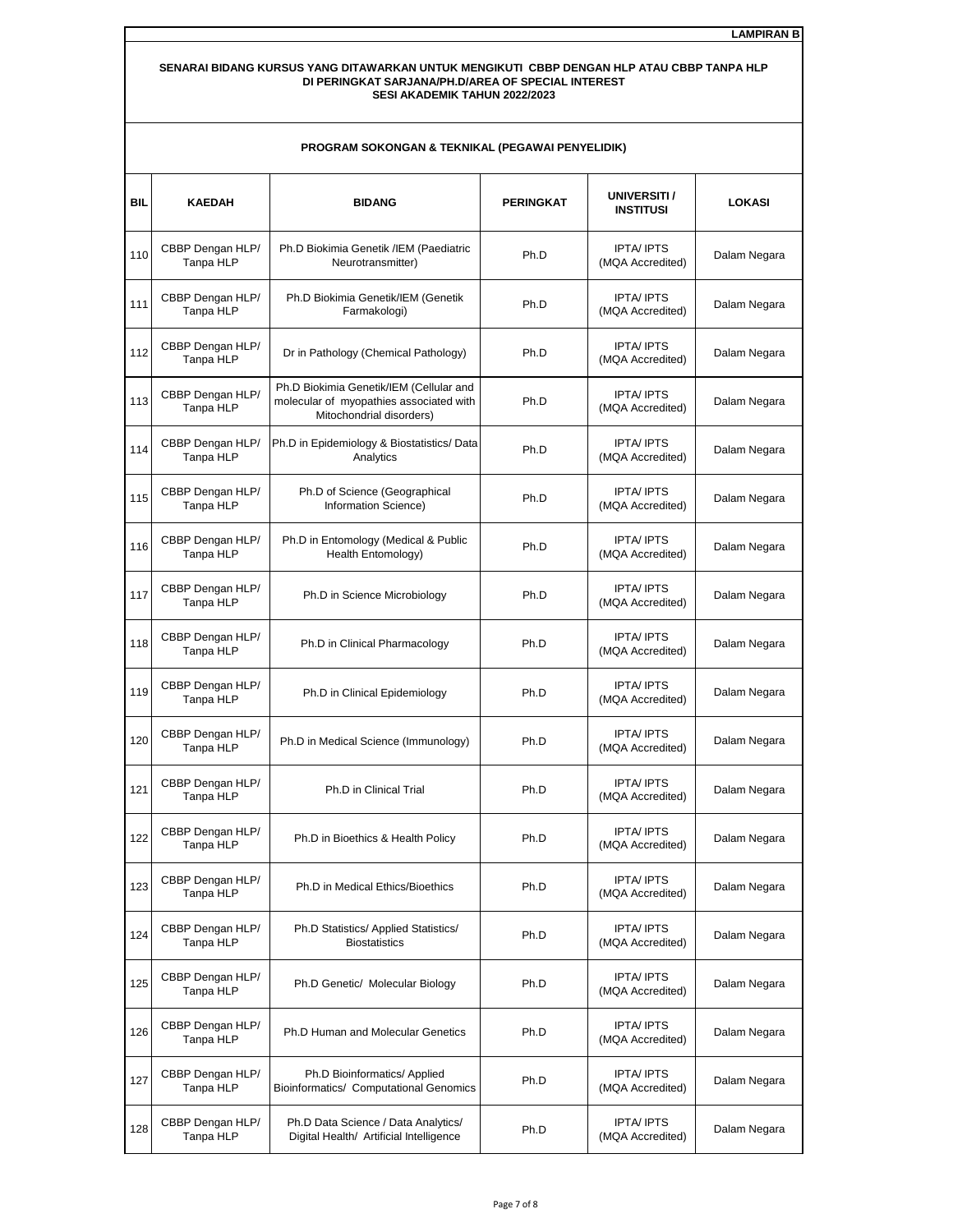**LAMPIRAN B**

|            | PROGRAM SOKONGAN & TEKNIKAL (PEGAWAI PENYELIDIK) |                                                                           |                  |                                      |               |  |  |  |
|------------|--------------------------------------------------|---------------------------------------------------------------------------|------------------|--------------------------------------|---------------|--|--|--|
| <b>BIL</b> | <b>KAEDAH</b>                                    | <b>BIDANG</b>                                                             | <b>PERINGKAT</b> | UNIVERSITI /<br><b>INSTITUSI</b>     | <b>LOKASI</b> |  |  |  |
| 129        | CBBP Dengan HLP/<br>Tanpa HLP                    | Ph.D Epidemiology                                                         | Ph.D             | <b>IPTA/IPTS</b><br>(MQA Accredited) | Dalam Negara  |  |  |  |
| 130        | CBBP Dengan HLP/<br>Tanpa HLP                    | Ph.D Healthcare Biotechnology                                             | Ph.D             | <b>IPTA/IPTS</b><br>(MQA Accredited) | Dalam Negara  |  |  |  |
| 131        | CBBP Dengan HLP/<br>Tanpa HLP                    | Ph.D Pharmacoepidemiology/<br>Pharmaceutical Analysis/<br>Pharmacometrics | Ph.D             | <b>IPTA/IPTS</b><br>(MQA Accredited) | Dalam Negara  |  |  |  |
| 132        | CBBP Dengan HLP/<br>Tanpa HLP                    | Ph.D Health Technology Assesment                                          | Ph <sub>D</sub>  | <b>IPTA/IPTS</b><br>(MQA Accredited) | Dalam Negara  |  |  |  |
| 133        | CBBP Dengan HLP/<br>Tanpa HLP                    | Ph.D Social Pharmacy/ Administrative<br>Pharmacy/ Clinical Pharmacy       | Ph.D             | <b>IPTA/IPTS</b><br>(MQA Accredited) | Dalam Negara  |  |  |  |
| 134        | CBBP Dengan HLP/<br>Tanpa HLP                    | Dr in Pathology (Histopathology)                                          | Ph.D             | <b>IPTA/IPTS</b><br>(MQA Accredited) | Dalam Negara  |  |  |  |
| 135        | CBBP Dengan HLP/<br>Tanpa HLP                    | Ph.D in Health Informatics                                                | Ph.D             | <b>IPTA/IPTS</b><br>(MQA Accredited) | Dalam Negara  |  |  |  |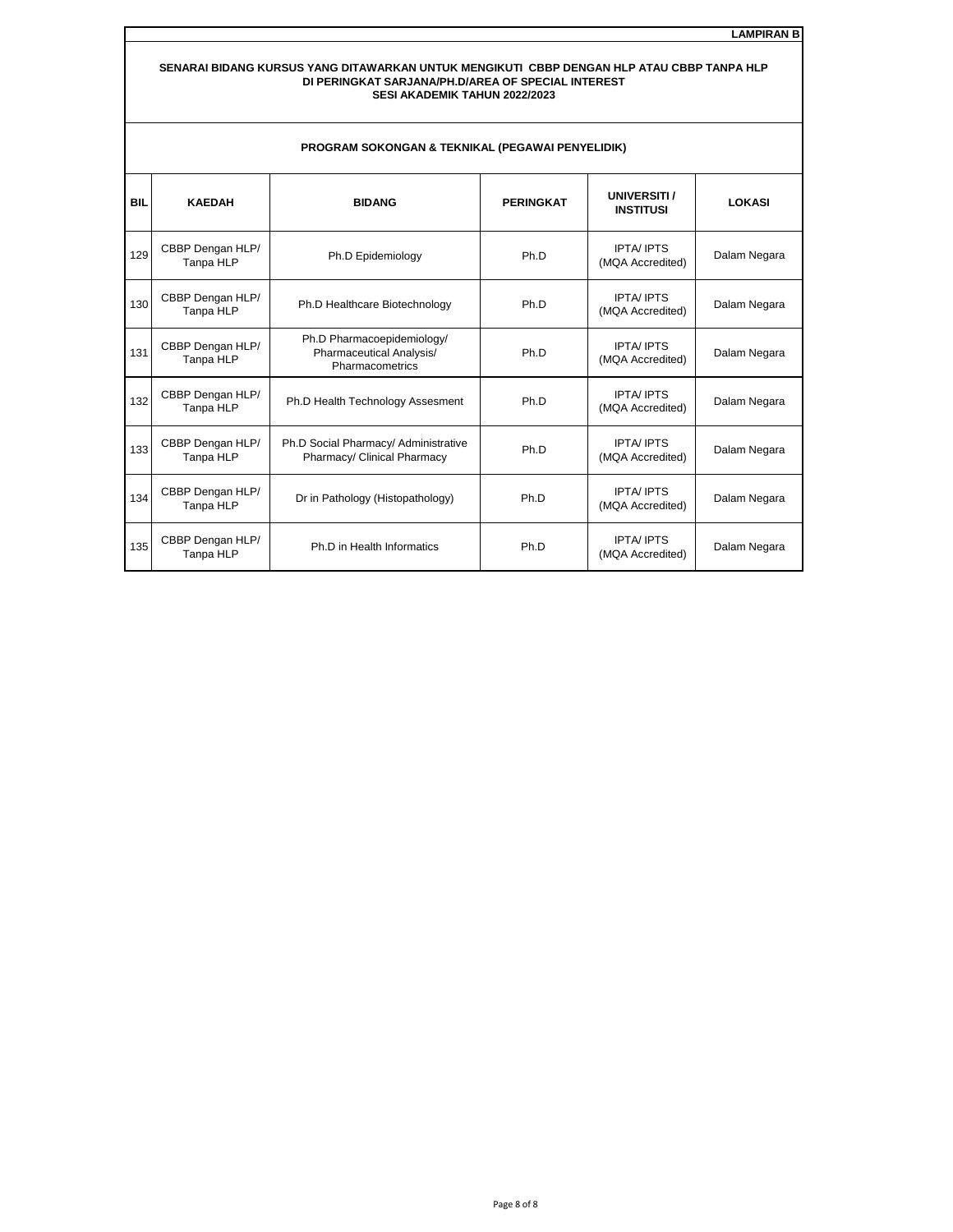# **A. SYARAT-SYARAT TAMBAHAN PROGRAM PENYELIDIKAN & SOKONGAN TEKNIKAL – KEJURUTERAAN**

- 1. Tajuk tesis/ disertasi/ projek tahun akhir yang dipohon pegawai hendaklah berkaitan dengan Kejuruteraan Penjagaan Kesihatan (*Healthcare Engineering*) atau Kejuruteraan Kesihatan Umum (*Public Health Engineering*) atau Kejuruteraan Biomedikal (*Biomedical Engineering*) atau bidang tugas Bahagian Perkhidmatan Kejuruteraan
- 2. Pegawai yang memohon untuk melanjutkan pelajaran peringkat Sarjana dengan HLP hendaklah sekurang-kurangnya telah lima (5) tahun berkhidmat dalam Skim Kejuruteraan, Kementerian Kesihatan Malaysia
- 3. Pegawai yang telah diluluskan Cuti Belajar Bergaji Penuh (CBBP) dengan HLP / Tanpa HLP dikehendaki memberi sumbangan kepada *Centre of Excellence* (CoE) atau Unit Penyelidikan Kejuruteraan (UPKj) mengikut bidang pengajian masing-masing.
- 4. Pegawai yang telah diluluskan Cuti Belajar Bergaji Penuh (CBBP) dengan HLP / Tanpa HLP hendaklah bersedia ditempatkan di mana-mana penempatan setelah tamat cuti belajar.
- 5. Ketua Jabatan yang meluluskan permohonan CBBP tidak boleh memohon penggantian kekosongan jawatan Pegawai yang cuti belajar.
- 6. Semua permohonan Cuti Belajar Bergaji Penuh (CBBP) dengan HLP / Tanpa HLP hendaklah dikemukakan dahulu kepada Bahagian Perkhidmatan Kejuruteraan untuk tapisan sebelum dikemukakan ke Bahagian Pengurusan Latihan.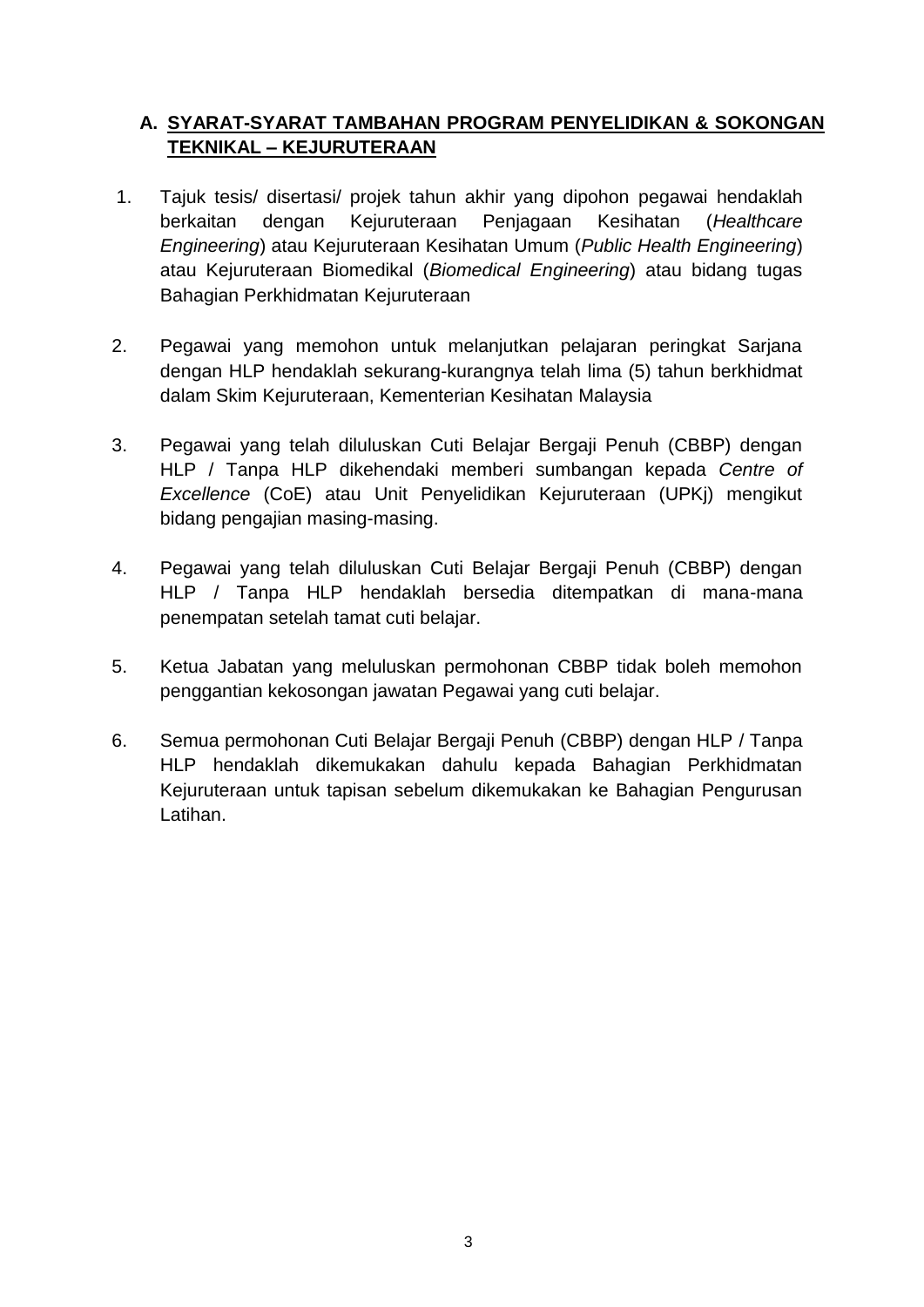# **B. SENARAI KETUA JABATAN PROGRAM PENYELIDIKAN & SOKONGAN TEKNIKAL – KEJURUTERAAN**

| <b>TEMPAT BERTUGAS</b>          | <b>KETUA JABATAN</b>      |
|---------------------------------|---------------------------|
| <b>KLINIK KESIHATAN</b>         | <b>PEGAWAI PERUBATAN</b>  |
| PEJABAT KESIHATAN DAERAH        | PEGAWAI PERUBATAN         |
| <b>JABATAN KESIHATAN NEGERI</b> | PKN / TPKN                |
| <b>HOSPITAL</b>                 | PENGARAH HOSPITAL         |
| <b>INSTITUSI</b>                | <b>PENGARAH INSTITUSI</b> |

# **C. DOKUMEN TAMBAHAN PROGRAM PROGRAM PENYELIDIKAN & SOKONGAN TEKNIKAL – KEJURUTERAAN**

Mengisi maklumat yang diperlukan dan mengemukakan perkara berikut secara dalam talian di **shorturl.at/hisD9**

- 1. Bagi permohonan dengan Mod Kerja Kursus (*Coursework*), sertakan
	- i. Rangka kursus;
- 2. Bagi permohonan dengan Mod Penyelidikan / *Mixed-Mode*, sertakan
	- i. Kertas Cadangan Penyelidikan / disertasi pengajian **(panduan menulis seperti di Lampiran C di sistem eHLP);**
- 3. Pelan Tindakan Selepas Tamat Pengajian (PTSTP) **(seperti di Lampiran D di sistem eHLP);** dan
- 4. *Curriculum vitae* ringkas (maksimum 3 muka surat).

# **PERINGATAN**

- **TUAN / PUAN PERLU SCAN DOKUMEN TAMBAHAN YANG BERKAITAN DALAM BENTUK PDF UNTUK DIMUAT NAIK KE PAUTAN GOOGLE FORM YANG DINYATAKAN.**
- **PASTIKAN SEMUA DOKUMEN TAMBAHAN ADALAH LENGKAP DAN DIMUAT NAIK BAGI MENGELAKKAN PERMOHONAN DITOLAK.**

**SEKIAN, TERIMA KASIH.**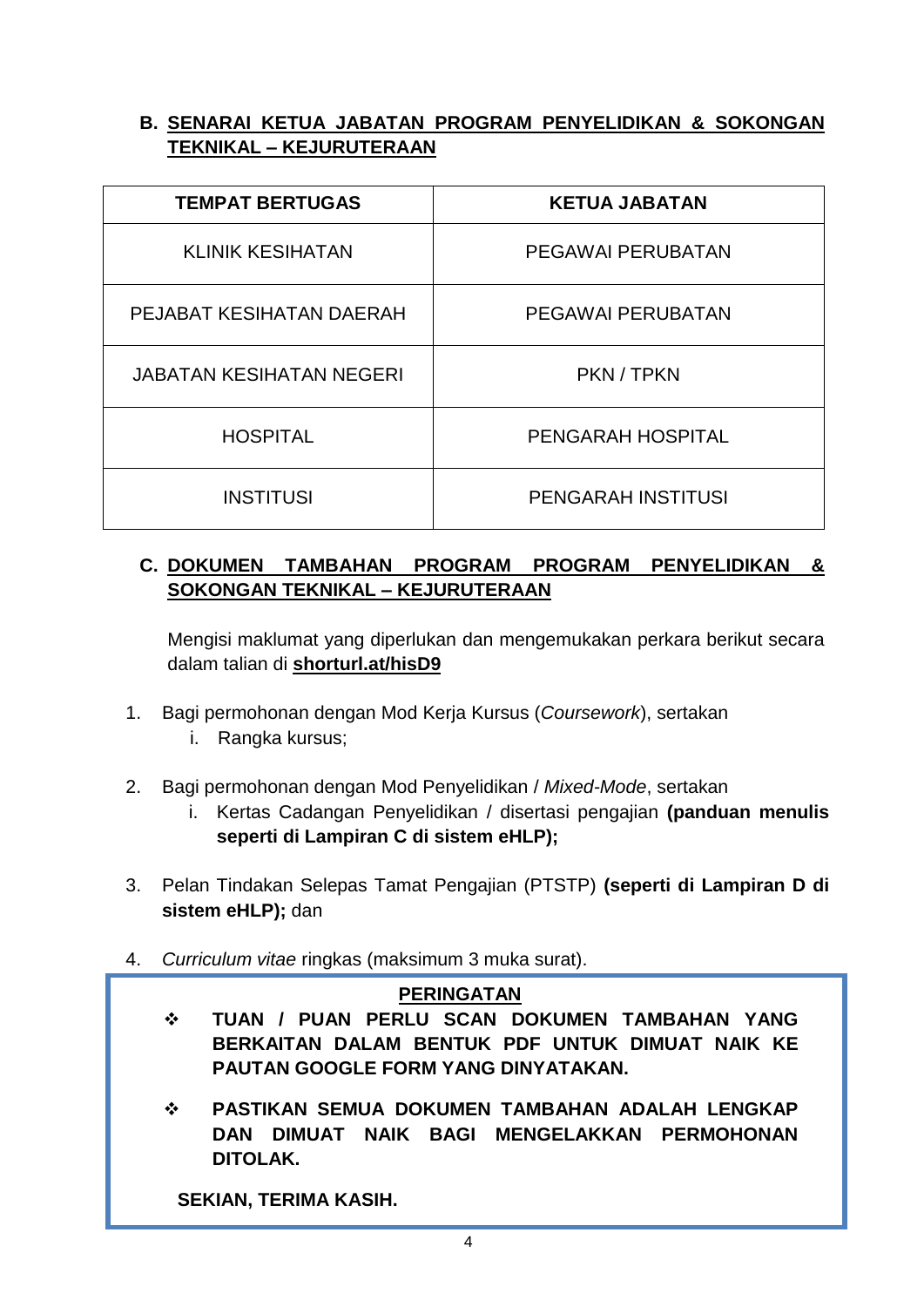# **BIL KAEDAH BIDANG SUB BIDANG UNIVERSITI / INSTITUSI PERINGKAT LOKASI** Master of Engineering (Civil) | UTM / UNIMAS | Sarjana | Dalam Negara Master of Engineering (Structures) | UTM | Sarjana | Dalam Negara Master of Forensic Engineering | UTM | Sarjana | Dalam Negara Master of Structural Engineering and Constructions UPM Sarjana Dalam Negara Master of Science in Structural Science in Suuctural | UiTM | Sarjana | Dalam Negara Master of Science in Construction Engineering UiTM Sarjana Dalam Negara Master of Civil Engineering | UTHM | Sarjana | Dalam Negara Master of Engineering (Civil) | UKM | Sarjana | Dalam Negara Master of Philosophy Construction | UTM | Sarjana | Dalam Negara Master of Philosophy Materials | UTM Sarjana | Dalam Negara Master of Philosophy Structure and UTM | Sarjana | Dalam Negara Master of Philosophy Structure | UTM | Sarjana | Dalam Negara **LAMPIRAN B SENARAI BIDANG KURSUS YANG DITAWARKAN UNTUK MENGIKUTI CBBP DENGAN HLP ATAU CBBP TANPA HLP DI PERINGKAT SARJANA/PH.D/AREA OF SPECIAL INTEREST SESI AKADEMIK TAHUN 2022/2023 PROGRAM SOKONGAN & TEKNIKAL (KEJURUTERAAN)** 1 CBBP Dengan HLP/ Tanpa HLP Kejuruteraan Awam **MODE OF STUDY: BY COURSEWORK MODE OF STUDY: BY RESEARCH**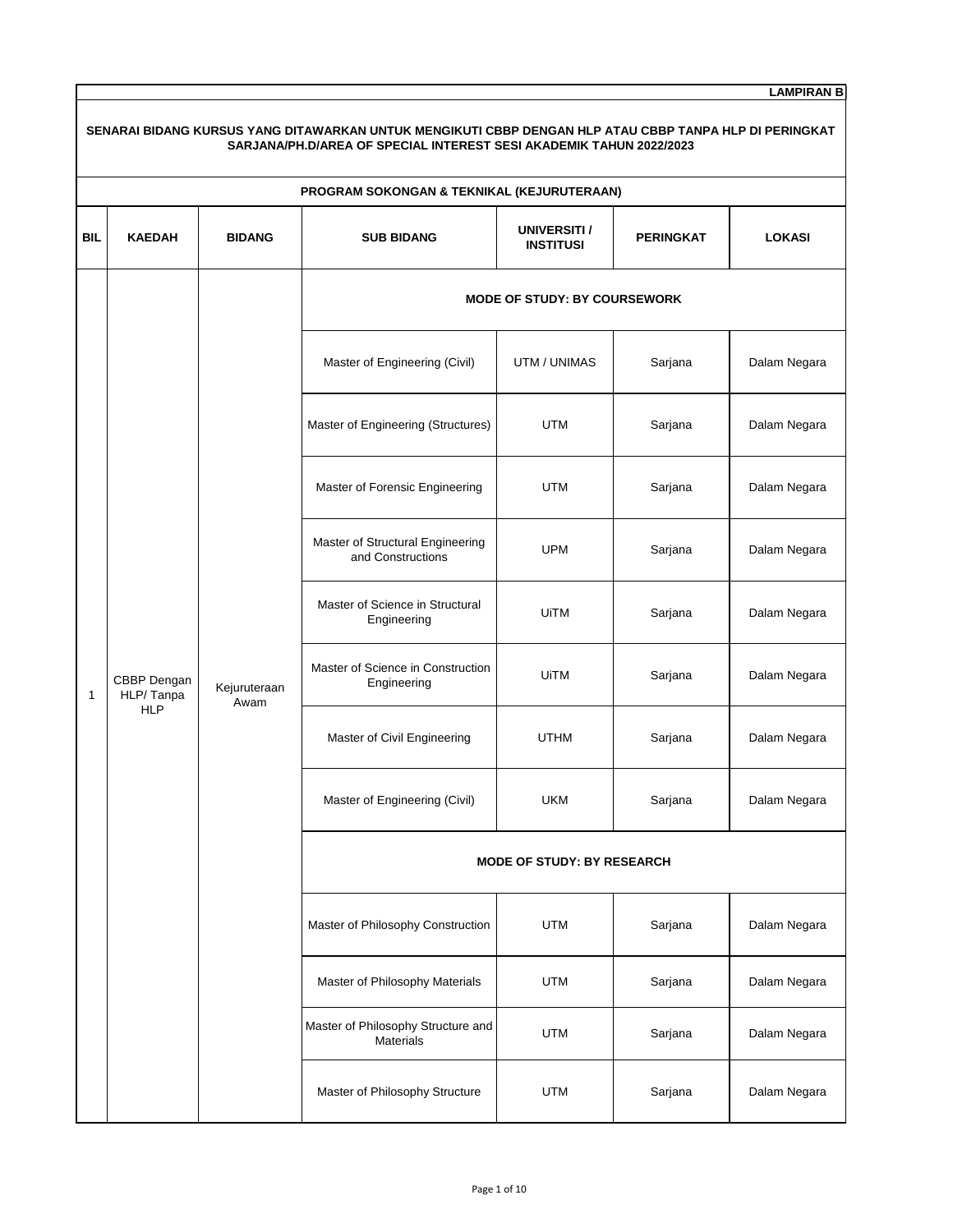|            | PROGRAM SOKONGAN & TEKNIKAL (KEJURUTERAAN) |                      |                                               |                                         |                  |               |  |
|------------|--------------------------------------------|----------------------|-----------------------------------------------|-----------------------------------------|------------------|---------------|--|
| <b>BIL</b> | <b>KAEDAH</b>                              | <b>BIDANG</b>        | <b>SUB BIDANG</b>                             | <b>UNIVERSITI /</b><br><b>INSTITUSI</b> | <b>PERINGKAT</b> | <b>LOKASI</b> |  |
|            |                                            |                      | Master of Philosophy Materials                | <b>UTM</b>                              | Sarjana          | Dalam Negara  |  |
|            |                                            |                      | Master of Civil Engineering                   | UTHM / UKM                              | Sarjana          | Dalam Negara  |  |
|            |                                            |                      | Master of Structural Engineering              | <b>UPM</b>                              | Sarjana          | Dalam Negara  |  |
|            |                                            |                      | Master of Science (Material<br>Engineering)   | <b>USM</b>                              | Sarjana          | Dalam Negara  |  |
|            |                                            | Kejuruteraan<br>Awam | Master of Science (Civil<br>Engineering)      | USM / UiTM                              | Sarjana          | Dalam Negara  |  |
|            |                                            |                      | Ph.D (Structures and Materials)               | <b>UMP</b>                              | Ph.D             | Dalam Negara  |  |
|            | CBBP Dengan<br>HLP/Tanpa<br><b>HLP</b>     |                      | Ph.D Civil Engineering                        | UTHM / USM                              | Ph.D             | Dalam Negara  |  |
|            |                                            |                      | Ph.D Structural Engineering                   | <b>UPM</b>                              | Ph.D             | Dalam Negara  |  |
|            |                                            |                      | Ph.D Material Engineering                     | <b>USM</b>                              | Ph.D             | Dalam Negara  |  |
|            |                                            |                      | Ph.D (Civil Engineering)                      | UiTM / UKM                              | Ph.D             | Dalam Negara  |  |
|            |                                            |                      | <b>MODE OF STUDY: MIXED-MODE</b>              |                                         |                  |               |  |
|            |                                            |                      | Master of Science (Structural<br>Engineering) | <b>USM</b>                              | Sarjana          | Dalam Negara  |  |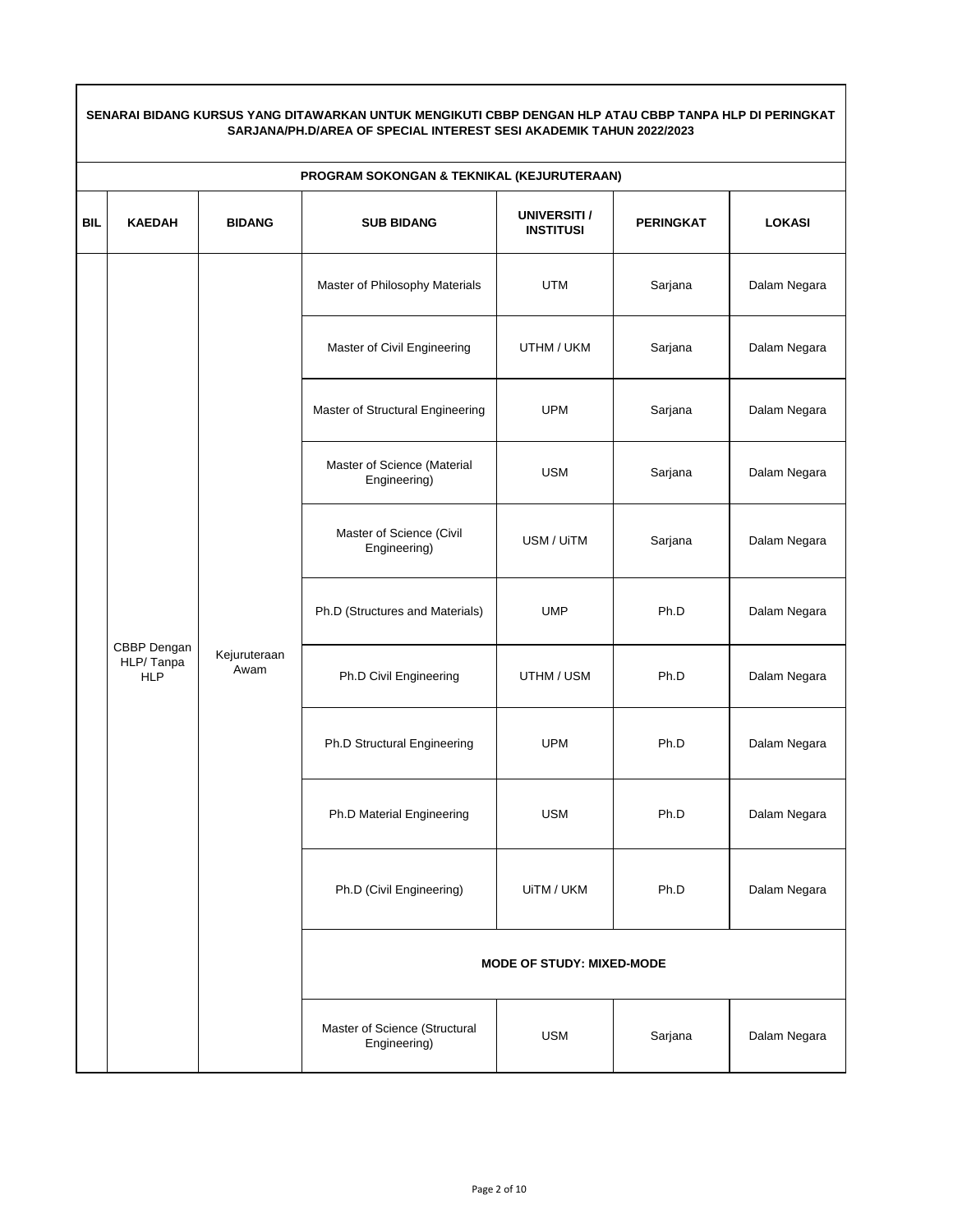|                | PROGRAM SOKONGAN & TEKNIKAL (KEJURUTERAAN) |                                                               |                                                               |                                         |           |               |  |
|----------------|--------------------------------------------|---------------------------------------------------------------|---------------------------------------------------------------|-----------------------------------------|-----------|---------------|--|
| <b>BIL</b>     | <b>KAEDAH</b>                              | <b>BIDANG</b>                                                 | <b>SUB BIDANG</b>                                             | <b>UNIVERSITI /</b><br><b>INSTITUSI</b> | PERINGKAT | <b>LOKASI</b> |  |
|                |                                            |                                                               |                                                               | <b>MODE OF STUDY: BY COURSEWORK</b>     |           |               |  |
|                |                                            |                                                               | Master of Environmental<br>Engineering                        | <b>UPM</b>                              | Sarjana   | Dalam Negara  |  |
|                |                                            |                                                               | Master of Engineering<br>(Environmental)                      | <b>UKM</b>                              | Sarjana   | Dalam Negara  |  |
|                |                                            |                                                               | Master of Engineering<br>(Environmental Management)           | <b>UTM</b>                              | Sarjana   | Dalam Negara  |  |
|                | CBBP Dengan<br>HLP/Tanpa<br><b>HLP</b>     | Kejuruteraan<br>Awam<br>dan<br>Kejuruteraan<br>Kesihatan Umum | Master of Science in Environmental<br>Engineering             | <b>UiTM</b>                             | Sarjana   | Dalam Negara  |  |
|                |                                            |                                                               | Master of Science in Environmental<br>Technology              | UiTM                                    | Sarjana   | Dalam Negara  |  |
| $\overline{2}$ |                                            |                                                               | Master of Water Engineering                                   | <b>UPM</b>                              | Sarjana   | Dalam Negara  |  |
|                |                                            |                                                               | Master of Science in Water<br>Resources Engineering           | <b>UiTM</b>                             | Sarjana   | Dalam Negara  |  |
|                |                                            |                                                               | Master of Safety, Health &<br><b>Environmental Enginering</b> | UM                                      | Sarjana   | Dalam Negara  |  |
|                |                                            |                                                               | Master of Safety, Health &<br><b>Emergency Management</b>     | <b>UPM</b>                              | Sarjana   | Dalam Negara  |  |
|                |                                            |                                                               | Master of Environmental Health<br>and Safety                  | <b>UiTM</b>                             | Sarjana   | Dalam Negara  |  |
|                |                                            |                                                               | Master of Science (Safety, Health<br>and Environment)         | <b>UTM</b>                              | Sarjana   | Dalam Negara  |  |
|                |                                            |                                                               | Master of Emergency Response<br>and Planning                  | <b>UPM</b>                              | Sarjana   | Dalam Negara  |  |
|                |                                            |                                                               | Master of Disaster Risk<br>Management                         | MJIIT-UTM                               | Sarjana   | Dalam Negara  |  |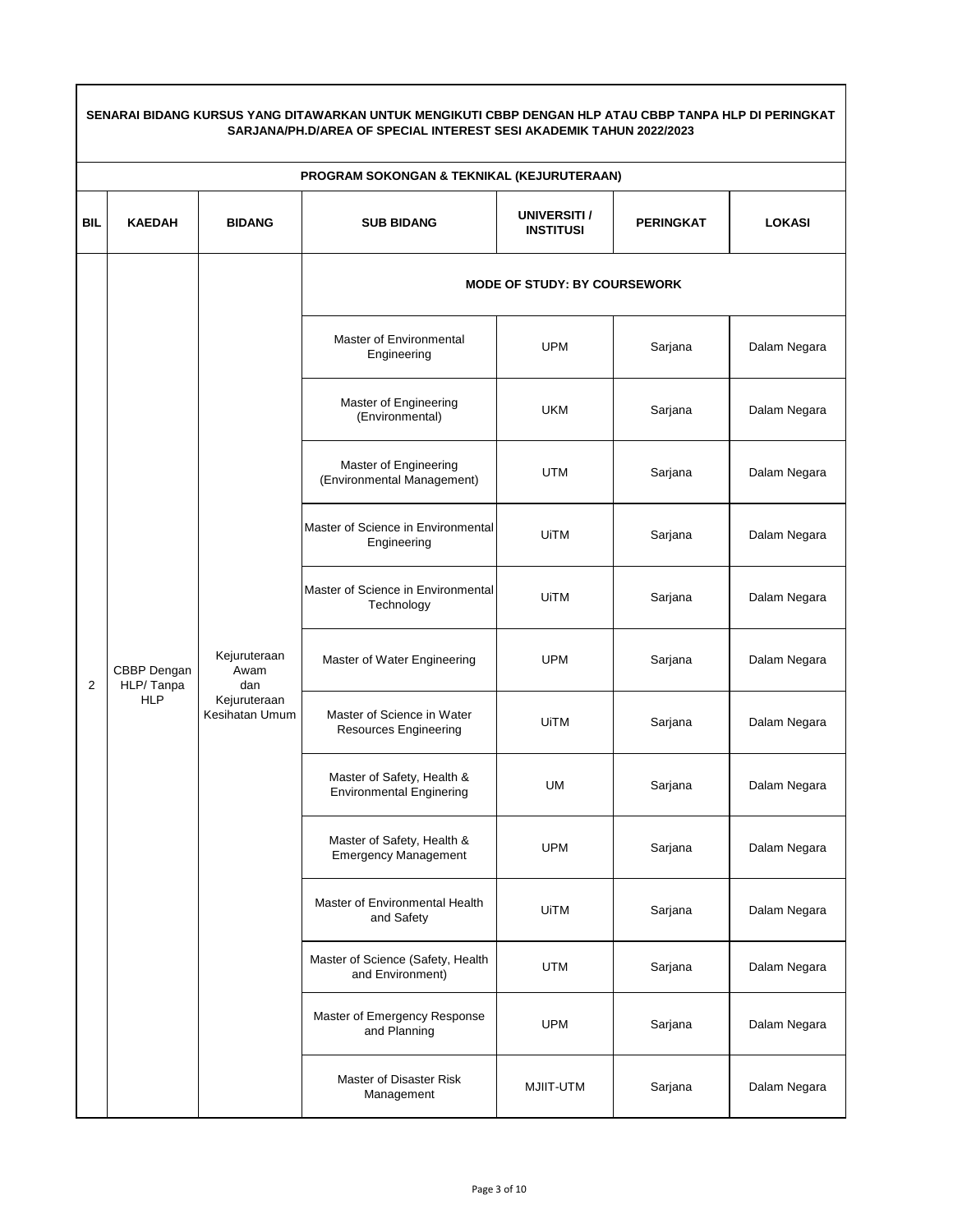|            | PROGRAM SOKONGAN & TEKNIKAL (KEJURUTERAAN)                                                              |                                |                                                       |                                         |                                    |                              |  |  |
|------------|---------------------------------------------------------------------------------------------------------|--------------------------------|-------------------------------------------------------|-----------------------------------------|------------------------------------|------------------------------|--|--|
| <b>BIL</b> | <b>KAEDAH</b>                                                                                           | <b>BIDANG</b>                  | <b>SUB BIDANG</b>                                     | <b>UNIVERSITI /</b><br><b>INSTITUSI</b> | <b>PERINGKAT</b>                   | <b>LOKASI</b>                |  |  |
|            |                                                                                                         |                                | <b>MODE OF STUDY: BY RESEARCH</b>                     |                                         |                                    |                              |  |  |
|            |                                                                                                         |                                | Master of Built Environment                           | UM                                      | Sarjana                            | Dalam Negara                 |  |  |
|            |                                                                                                         |                                | Master of Philosophy Environment                      | <b>UTM</b>                              | Sarjana                            | Dalam Negara                 |  |  |
|            |                                                                                                         |                                | Master of Philosophy Hydrology<br>and Water Resources | UTM                                     | Sarjana                            | Dalam Negara<br>Dalam Negara |  |  |
|            |                                                                                                         |                                | Master of Philosophy Materials                        | <b>UTM</b>                              | Sarjana<br>Sarjana<br>Dalam Negara |                              |  |  |
|            | Kejuruteraan<br>CBBP Dengan<br>Awam<br>HLP/Tanpa<br>dan<br><b>HLP</b><br>Kejuruteraan<br>Kesihatan Umum |                                | Master of Environmental<br>Engineering                | <b>UPM</b>                              |                                    |                              |  |  |
|            |                                                                                                         |                                | Ph.D (Water Resources and<br>Environmental)           | <b>UMP</b>                              | Ph.D                               | Dalam Negara                 |  |  |
|            |                                                                                                         | Ph.D Environmental Engineering | <b>UPM</b>                                            | Ph.D                                    | Dalam Negara                       |                              |  |  |
|            |                                                                                                         |                                |                                                       | <b>MODE OF STUDY: MIXED-MODE</b>        |                                    |                              |  |  |
|            |                                                                                                         |                                | Master of Public Health                               | <b>USM</b>                              | Sarjana                            | Dalam Negara                 |  |  |
|            |                                                                                                         |                                | Master of Science in Public Health                    | IMU/ UNIKL/<br><b>MAHSA</b>             | Sarjana                            | Dalam Negara                 |  |  |
|            |                                                                                                         |                                | Master of Science (Environmental<br>Engineering)      | <b>USM</b>                              | Sarjana                            | Dalam Negara                 |  |  |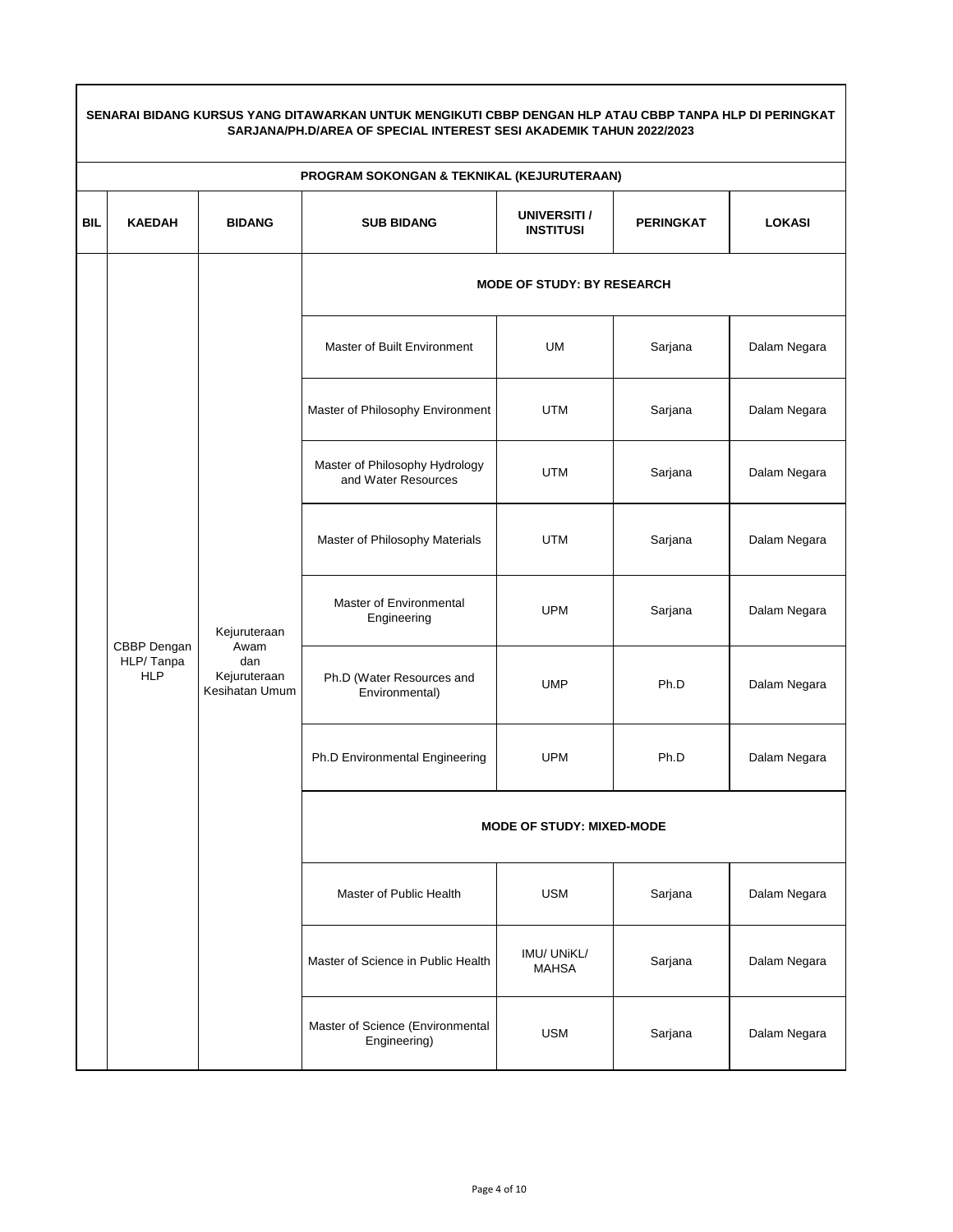|     | PROGRAM SOKONGAN & TEKNIKAL (KEJURUTERAAN)                                                                                                                                                                                           |                                 |                                                                                   |                                         |                  |                               |  |  |
|-----|--------------------------------------------------------------------------------------------------------------------------------------------------------------------------------------------------------------------------------------|---------------------------------|-----------------------------------------------------------------------------------|-----------------------------------------|------------------|-------------------------------|--|--|
| BIL | <b>KAEDAH</b>                                                                                                                                                                                                                        | <b>BIDANG</b>                   | <b>SUB BIDANG</b>                                                                 | <b>UNIVERSITI /</b><br><b>INSTITUSI</b> | <b>PERINGKAT</b> | <b>LOKASI</b>                 |  |  |
|     |                                                                                                                                                                                                                                      |                                 |                                                                                   | <b>MODE OF STUDY: BY COURSEWORK</b>     |                  |                               |  |  |
|     |                                                                                                                                                                                                                                      |                                 | Master of Engineering (Mechanical)                                                | IPTA / IPTS (MQA<br>Accredited)         | Sarjana          | Dalam Negara                  |  |  |
|     |                                                                                                                                                                                                                                      |                                 | Master of Mechanical Engineering                                                  | IPTA / IPTS (MQA<br>Accredited)         | Sarjana          | Dalam Negara<br>Dalam Negara  |  |  |
|     |                                                                                                                                                                                                                                      |                                 | Master of Mechanical Engineering<br>(Structure Mechanic)                          | IPTA / IPTS (MQA<br>Accredited)         | Sarjana          |                               |  |  |
|     |                                                                                                                                                                                                                                      |                                 | Master of Mechanical Engineering<br>(Energy Engineering)                          | IPTA / IPTS (MQA<br>Accredited)         | Sarjana          | Dalam Negara                  |  |  |
|     | Master of Mechanical Engineering<br>(Automotive)<br>*CBBP Dengan<br>Kejuruteraan<br>3<br>HLP/Tanpa<br>Master of Mechanical Engineering<br>Mekanikal<br><b>HLP</b><br>(Product Design)<br>Master of Science Mechanical<br>Engineering | IPTA / IPTS (MQA<br>Accredited) | Sarjana                                                                           | Dalam Negara                            |                  |                               |  |  |
|     |                                                                                                                                                                                                                                      |                                 |                                                                                   | IPTA / IPTS (MQA<br>Accredited)         | Sarjana          | Dalam Negara                  |  |  |
|     |                                                                                                                                                                                                                                      |                                 |                                                                                   | IPTA / IPTS (MQA<br>Accredited)         | Sarjana          | Dalam Negara                  |  |  |
|     |                                                                                                                                                                                                                                      |                                 | Master of Science Material<br>Engineering                                         | IPTA / IPTS (MQA<br>Accredited)         | Sarjana          | Dalam Negara                  |  |  |
|     |                                                                                                                                                                                                                                      |                                 | Master of Science In Sustainable<br>Engineering                                   | IPTA / IPTS (MQA<br>Accredited)         | Sarjana          | Dalam Negara                  |  |  |
|     |                                                                                                                                                                                                                                      |                                 | Master of Science In Built<br>Environment : Environment Design<br>and Engineering | Terbuka                                 | Sarjana          | Dalam Negara / Luar<br>Negara |  |  |
|     |                                                                                                                                                                                                                                      |                                 | Master of Science In Building<br>Services Engineering                             | IPTA / IPTS (MQA<br>Accredited)         | Sarjana          | Dalam Negara                  |  |  |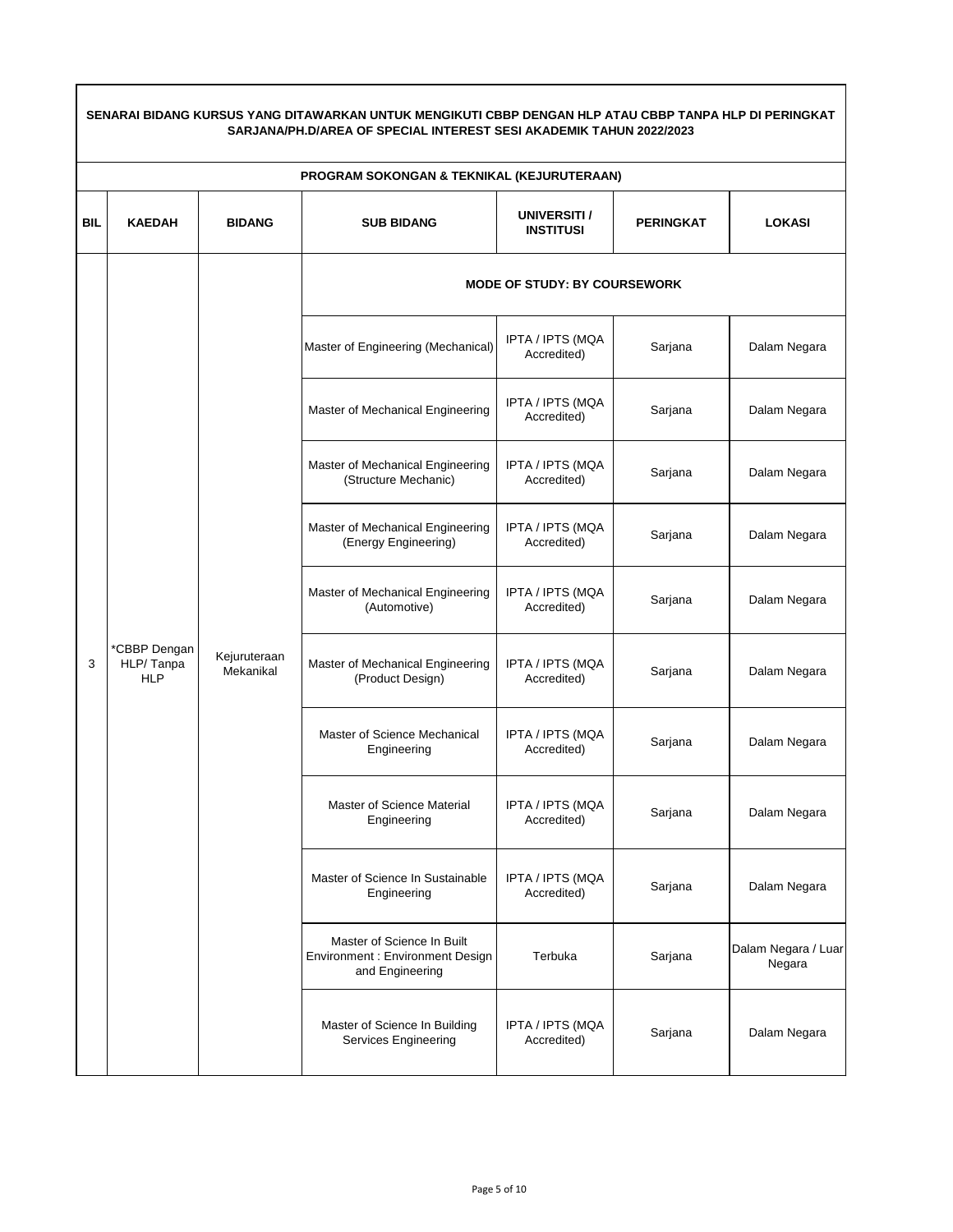|     | PROGRAM SOKONGAN & TEKNIKAL (KEJURUTERAAN)           |                                               |                                                                 |                                         |                     |                                                        |  |
|-----|------------------------------------------------------|-----------------------------------------------|-----------------------------------------------------------------|-----------------------------------------|---------------------|--------------------------------------------------------|--|
| BIL | <b>KAEDAH</b>                                        | <b>BIDANG</b>                                 | <b>SUB BIDANG</b>                                               | <b>UNIVERSITI</b> /<br><b>INSTITUSI</b> | PERINGKAT           | <b>LOKASI</b>                                          |  |
|     |                                                      |                                               | <b>MODE OF STUDY: BY RESEARCH</b>                               |                                         |                     |                                                        |  |
|     |                                                      |                                               | Master of Mechanical Engineering                                | IPTA / IPTS (MQA<br>Accredited)         | Sarjana             | Dalam Negara                                           |  |
|     |                                                      | Master of Science (Mechanical<br>Engineering) | IPTA / IPTS (MQA<br>Accredited)                                 | Sarjana                                 | Dalam Negara        |                                                        |  |
|     |                                                      |                                               | Ph.D Mechanical Engineering                                     | IPTA / IPTS (MQA<br>Accredited)         | Ph.D                | Dalam Negara<br>Dalam Negara<br>Dalam Negara<br>Negara |  |
|     |                                                      | Kejuruteraan                                  | Master of Science in<br>Bioengineering & Technology<br>(Energy) | IPTA / IPTS (MQA<br>Accredited)         | Sarjana             |                                                        |  |
|     | *CBBP Dengan<br>HLP/Tanpa<br>Mekanikal<br><b>HLP</b> |                                               | Ph.D in Bioengineering &<br>Technology (Energy)                 | IPTA / IPTS (MQA<br>Accredited)         | Ph.D                |                                                        |  |
|     |                                                      | Ph.D Environmental Design and<br>Engineering  | Terbuka                                                         | Ph.D                                    | Dalam Negara / Luar |                                                        |  |
|     |                                                      |                                               | <b>MODE OF STUDY: MIXED-MODE</b>                                |                                         |                     |                                                        |  |
|     |                                                      |                                               | Master of Mechanical Engineering<br>(Energy)                    | IPTA / IPTS (MQA<br>Accredited)         | Sarjana             | Dalam Negara                                           |  |
|     |                                                      |                                               | Master of Mechanical Engineering<br>(Applied Mechanics)         | IPTA / IPTS (MQA<br>Accredited)         | Sarjana             | Dalam Negara                                           |  |
|     |                                                      |                                               | Master of Science in Material<br>Engineering                    | IPTA / IPTS (MQA<br>Accredited)         | Sarjana             | Dalam Negara                                           |  |
|     |                                                      |                                               | Master of Science in Manufacturing<br>Engineering               | IPTA / IPTS (MQA<br>Accredited)         | Sarjana             | Dalam Negara                                           |  |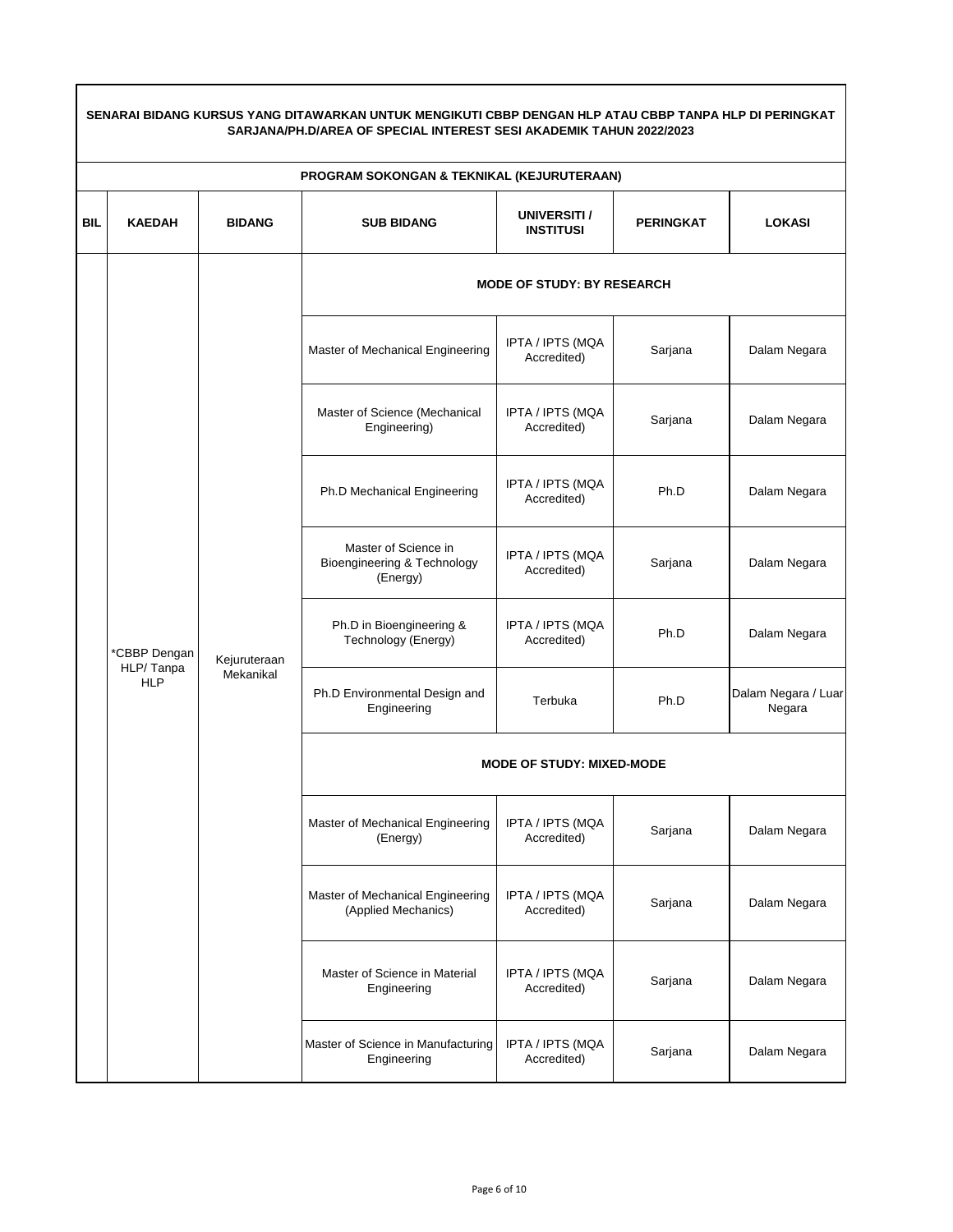|            | PROGRAM SOKONGAN & TEKNIKAL (KEJURUTERAAN)      |                                                                                                                                                                                                                                                                                                                                 |                                                              |                                         |                  |                                         |  |  |
|------------|-------------------------------------------------|---------------------------------------------------------------------------------------------------------------------------------------------------------------------------------------------------------------------------------------------------------------------------------------------------------------------------------|--------------------------------------------------------------|-----------------------------------------|------------------|-----------------------------------------|--|--|
| <b>BIL</b> | <b>KAEDAH</b>                                   | <b>BIDANG</b>                                                                                                                                                                                                                                                                                                                   | <b>SUB BIDANG</b>                                            | <b>UNIVERSITI /</b><br><b>INSTITUSI</b> | <b>PERINGKAT</b> | <b>LOKASI</b>                           |  |  |
|            | Power)<br>Master Of Power System<br>Engineering |                                                                                                                                                                                                                                                                                                                                 | <b>MODE OF STUDY: BY COURSEWORK</b>                          |                                         |                  |                                         |  |  |
|            |                                                 |                                                                                                                                                                                                                                                                                                                                 | Master of Engineering (Electrical                            | UTM/UTEM                                | Sarjana          | Dalam Negara                            |  |  |
|            |                                                 |                                                                                                                                                                                                                                                                                                                                 | UM                                                           | Sarjana                                 | Dalam Negara     |                                         |  |  |
|            |                                                 |                                                                                                                                                                                                                                                                                                                                 | Master of Science (Electrical and<br>Electronic Engineering) | <b>UNIMAP</b>                           | Sarjana          | Dalam Negara<br>Sarjana<br>Dalam Negara |  |  |
|            |                                                 |                                                                                                                                                                                                                                                                                                                                 |                                                              | <b>MODE OF STUDY: BY RESEARCH</b>       |                  |                                         |  |  |
|            |                                                 | Master of Philosophy Electrical<br><b>UTM</b><br>Engineering<br>UTHM/UMS<br>Master of Electrical Engineering<br>Sarjana<br>Kejuruteraan<br>Elektrik<br><b>HLP</b><br>Master of Electrical Power<br><b>UPM</b><br>Sarjana<br>Engineering<br>Master of Science (Electrical and<br>USM / UKM<br>Sarjana<br>Electronic Engineering) |                                                              |                                         |                  |                                         |  |  |
| 4          | CBBP Dengan<br>HLP/Tanpa                        |                                                                                                                                                                                                                                                                                                                                 |                                                              |                                         |                  | Dalam Negara                            |  |  |
|            |                                                 |                                                                                                                                                                                                                                                                                                                                 |                                                              |                                         |                  | Dalam Negara                            |  |  |
|            |                                                 |                                                                                                                                                                                                                                                                                                                                 |                                                              |                                         |                  | Dalam Negara                            |  |  |
|            |                                                 |                                                                                                                                                                                                                                                                                                                                 | Master of Science (Electrical<br>Engineering)                | <b>UiTM</b>                             | Sarjana          | Dalam Negara                            |  |  |
|            |                                                 |                                                                                                                                                                                                                                                                                                                                 | Ph.D (Electrical Engineering)                                | UiTM/UTEM/UTHM                          | Ph.D             | Dalam Negara                            |  |  |
|            |                                                 |                                                                                                                                                                                                                                                                                                                                 | Ph.D Electrical Engineering                                  | <b>UTM</b>                              | Ph.D             | Dalam Negara                            |  |  |
|            |                                                 |                                                                                                                                                                                                                                                                                                                                 | Ph.D Electrical Power Engineering                            | <b>UPM</b>                              | Ph.D             | Dalam Negara                            |  |  |
|            |                                                 |                                                                                                                                                                                                                                                                                                                                 | Ph.D (Electrical and Electronic<br>Engineering)              | USM / UKM                               | Ph.D             | Dalam Negara                            |  |  |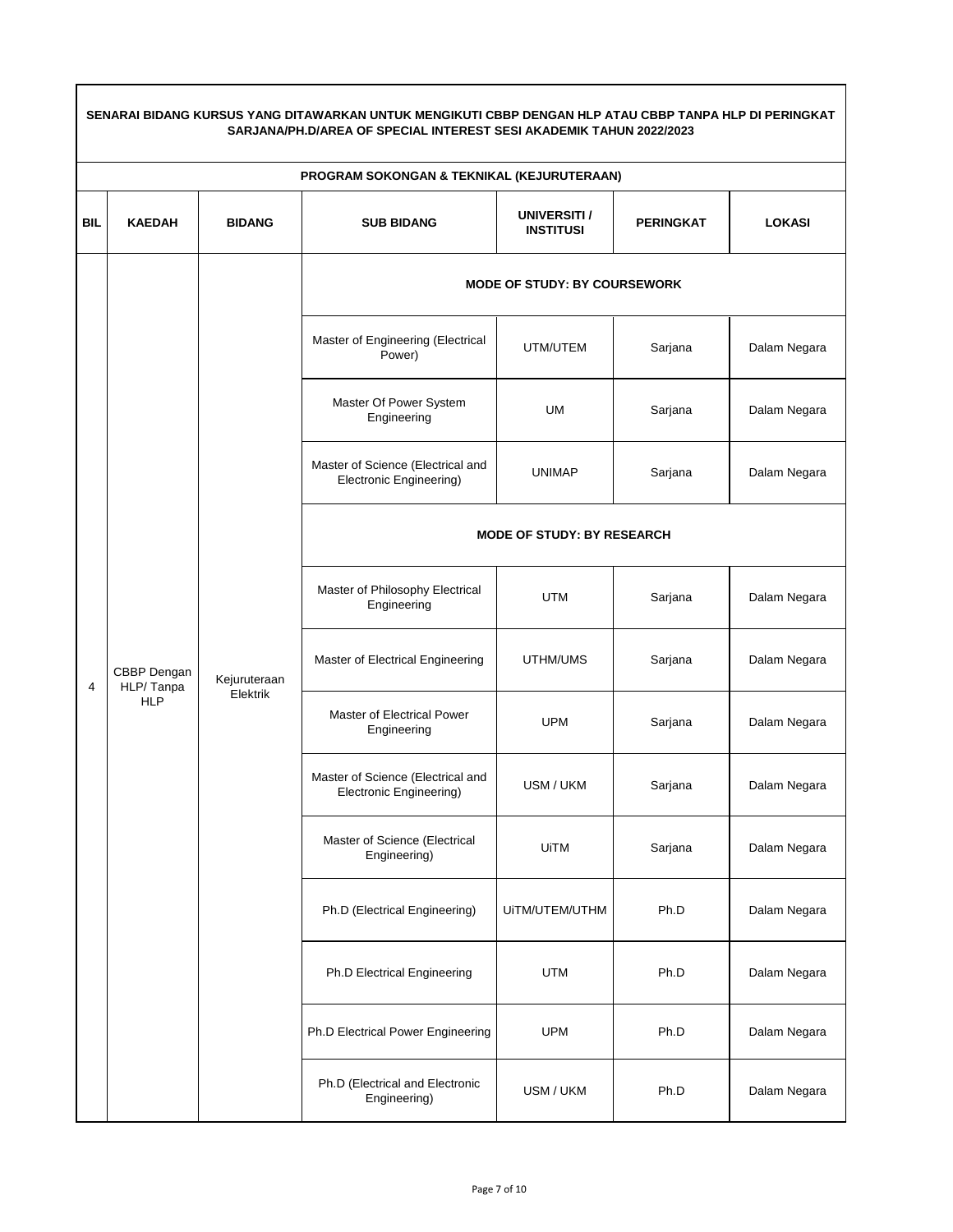|     | PROGRAM SOKONGAN & TEKNIKAL (KEJURUTERAAN) |                            |                                                               |                                                                                                                                                                                                                                 |                  |               |  |  |
|-----|--------------------------------------------|----------------------------|---------------------------------------------------------------|---------------------------------------------------------------------------------------------------------------------------------------------------------------------------------------------------------------------------------|------------------|---------------|--|--|
| BIL | <b>KAEDAH</b>                              | <b>BIDANG</b>              | <b>SUB BIDANG</b>                                             | UNIVERSITI /<br><b>INSTITUSI</b>                                                                                                                                                                                                | <b>PERINGKAT</b> | <b>LOKASI</b> |  |  |
|     |                                            |                            | <b>MODE OF STUDY: MIXED-MODE</b>                              |                                                                                                                                                                                                                                 |                  |               |  |  |
|     |                                            |                            | Master of Electrical Engineering<br>(Control and Robotic)     | <b>UTEM</b>                                                                                                                                                                                                                     | Sarjana          | Dalam Negara  |  |  |
|     | CBBP Dengan<br>HLP/Tanpa<br><b>HLP</b>     | Kejuruteraan<br>Elektrik   | Master of Electrical Power<br>Engineering                     | IPTA/ IPTS (MQA<br>Accredited)                                                                                                                                                                                                  | Sarjana          | Dalam Negara  |  |  |
|     |                                            |                            | Doctor of engineering (Electrical<br>Engineering)             | <b>UTEM</b>                                                                                                                                                                                                                     | Sarjana          | Dalam Negara  |  |  |
|     |                                            |                            | Master of Science (Material<br>Engineering)                   | <b>USM</b>                                                                                                                                                                                                                      | Sarjana          | Dalam Negara  |  |  |
|     |                                            |                            | <b>MODE OF STUDY: BY COURSEWORK</b>                           |                                                                                                                                                                                                                                 |                  |               |  |  |
|     |                                            |                            | Master of Biomedical Engineering                              | <b>UM</b>                                                                                                                                                                                                                       | Sarjana          | Dalam Negara  |  |  |
|     |                                            |                            | Master of Science Biomedical<br>Engineering                   | <b>UTM</b>                                                                                                                                                                                                                      | Sarjana          | Dalam Negara  |  |  |
|     |                                            |                            | Master of Biomedical Engineering                              | University of New<br>South Wales / lain-<br>lain universiti yang<br>diiktiraf oleh MQA                                                                                                                                          | Sarjana          | Australia     |  |  |
|     |                                            |                            | Master of Engineering (Biomedical)                            | The University of<br>Melbourne / lain-lain<br>universiti yang<br>diiktiraf oleh MQA                                                                                                                                             | Sarjana          | Australia     |  |  |
| 5   | *CBBP Dengan<br>HLP/Tanpa<br><b>HLP</b>    | Kejuruteraan<br>Biomedikal | Master of Science and Engineering<br>(Biomedical Engineering) | Johns Hopkins<br>University / lain-lain<br>universiti yang<br>diiktiraf oleh MQA                                                                                                                                                | Sarjana          | US            |  |  |
|     |                                            |                            | <b>MSc Biomedical Engineering</b>                             | <b>Imperial College</b><br>London/ Newcastle<br>University/ University<br>of Warwick/<br>University of<br>Glasgow/ University<br>of Strathclyde/<br>University of<br>Dundee/ lain-lain<br>universiti yang<br>diiktiraf oleh MQA | Sarjana          | <b>UK</b>     |  |  |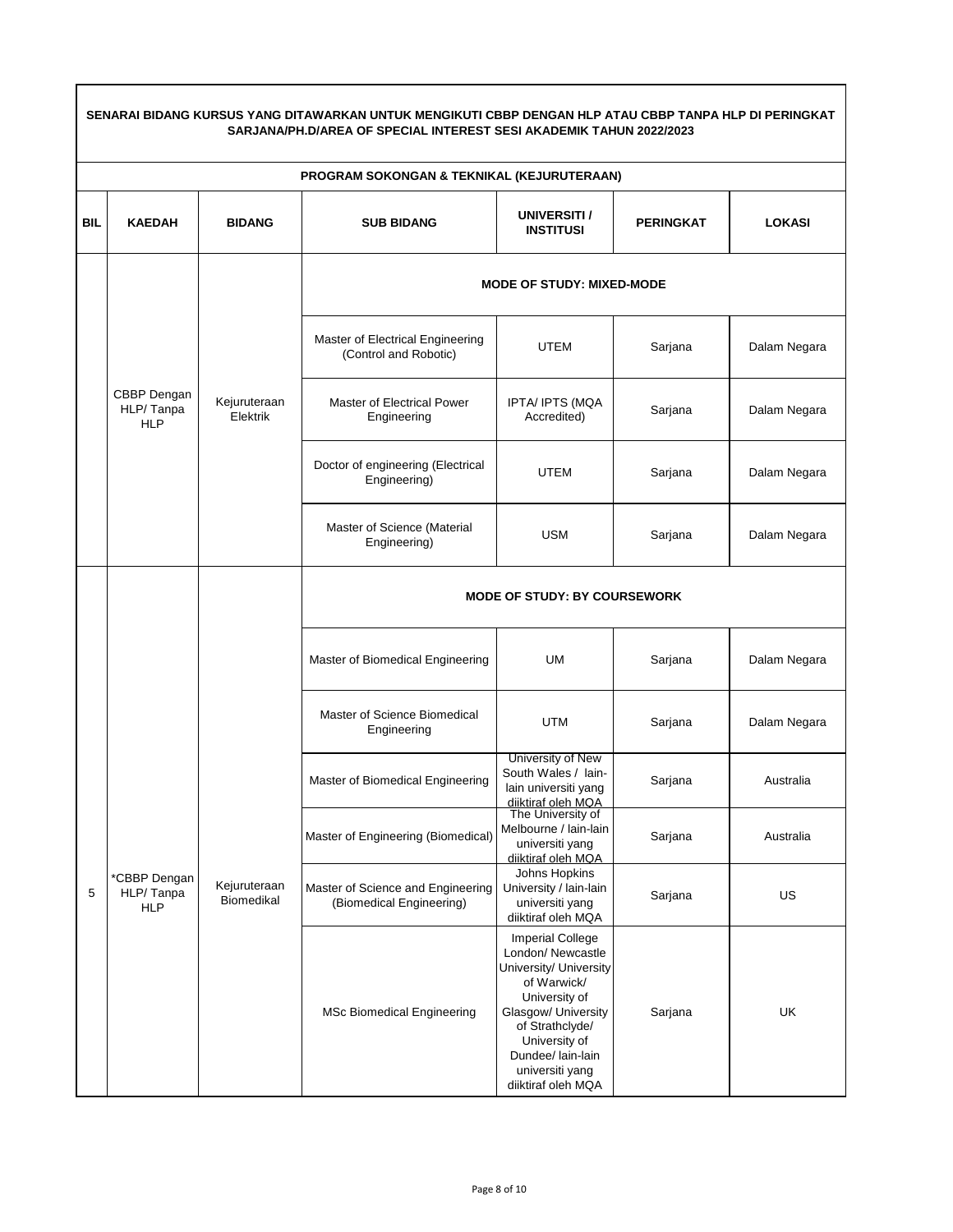|     | PROGRAM SOKONGAN & TEKNIKAL (KEJURUTERAAN) |                                                 |                                                                                        |                                                                                                 |                  |               |  |  |
|-----|--------------------------------------------|-------------------------------------------------|----------------------------------------------------------------------------------------|-------------------------------------------------------------------------------------------------|------------------|---------------|--|--|
| BIL | <b>KAEDAH</b>                              | <b>BIDANG</b>                                   | <b>SUB BIDANG</b>                                                                      | UNIVERSITI /<br><b>INSTITUSI</b>                                                                | <b>PERINGKAT</b> | <b>LOKASI</b> |  |  |
|     |                                            |                                                 | MRes Medical Device Design and<br>Entrepreneurship                                     | <b>Imperial College</b><br>London / lain-lain<br>universiti yang<br>diiktiraf oleh MQA          | Sarjana          | <b>UK</b>     |  |  |
|     |                                            |                                                 | <b>MSc in Medical Devices</b><br>Engineering                                           | University of<br>Glasgow / lain-lain<br>universiti yang<br>diiktiraf oleh MQA                   | Sarjana          | UK            |  |  |
|     |                                            |                                                 |                                                                                        | <b>MODE OF STUDY: BY RESEARCH</b>                                                               |                  |               |  |  |
|     |                                            |                                                 | Master of Science Biomedical<br>Engineering                                            | <b>UTM</b>                                                                                      | Sarjana          | Dalam Negara  |  |  |
|     |                                            |                                                 | Master of Biomedical Engineering                                                       | <b>UPM</b>                                                                                      | Sarjana          | Dalam Negara  |  |  |
|     |                                            |                                                 | Doctor of Philosophy Biomedical<br>Engineering                                         | UM                                                                                              | Ph.D             | Dalam Negara  |  |  |
|     |                                            | Kejuruteraan<br><b>Biomedikal</b><br><b>HLP</b> | Ph.D Biomedical Engineering                                                            | UTM / UPM                                                                                       | Ph.D             | Dalam Negara  |  |  |
|     | *CBBP Dengan<br>HLP/Tanpa                  |                                                 | Master of Science and Engineering<br>(Biomedical Engineering)                          | Johns Hopkins<br>University / lain-lain<br>universiti yang<br>diiktiraf oleh MQA                | Sarjana          | US            |  |  |
|     |                                            |                                                 | Master of Biomedical Engineering                                                       | Korea University /<br>Yonsei University /<br>lain-lain universiti<br>vang diiktiraf oleh<br>MQA | Sarjana          | Korea Selatan |  |  |
|     |                                            |                                                 | Master of Engineering (Integrative<br>Bioscience and Biomedical<br>Engineering)        | Waseda University /<br>lain-lain universiti<br>yang diiktiraf oleh<br>MQA                       | Sarjana          | Jepun         |  |  |
|     |                                            |                                                 | Ph.D Biomedical Engineering                                                            | Johns Hopkins<br>University / lain-lain<br>universiti yang<br>diiktiraf oleh MQA                | Ph.D             | US            |  |  |
|     |                                            |                                                 | Doctor of Biomedical Engineering                                                       | Korea University /<br>Yonsei University /<br>lain-lain universiti<br>yang diiktiraf oleh<br>MQA | Ph.D             | Korea Selatan |  |  |
|     |                                            |                                                 | Doctor of Engineering (Integrative<br><b>Bioscience and Biomedical</b><br>Engineering) | Waseda University /<br>lain-lain universiti<br>yang diiktiraf oleh<br><b>MQA</b>                | Ph.D             | Jepun         |  |  |